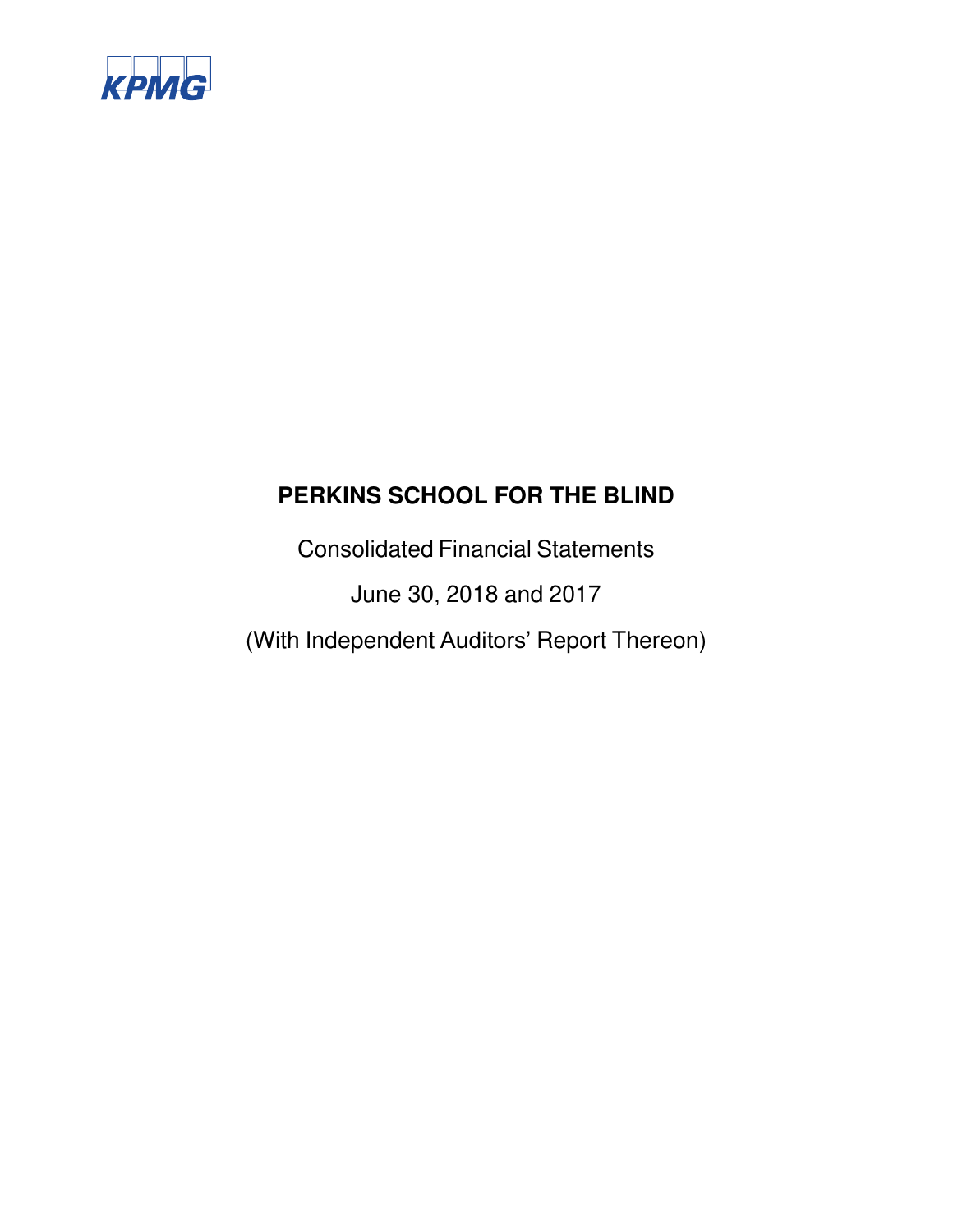June 30, 2018 and 2017

## **Table of Contents**

|                                                    | Page(s) |
|----------------------------------------------------|---------|
| Independent Auditors' Report                       |         |
| <b>Consolidated Financial Statements</b>           |         |
| <b>Statements of Financial Position</b>            | 2       |
| Statements of Activities and Changes in Net Assets | 3-4     |
| <b>Statements of Functional Expenses</b>           | 5       |
| <b>Statements of Cash Flows</b>                    | 6       |
| Notes to the Consolidated Financial Statements     | 7–21    |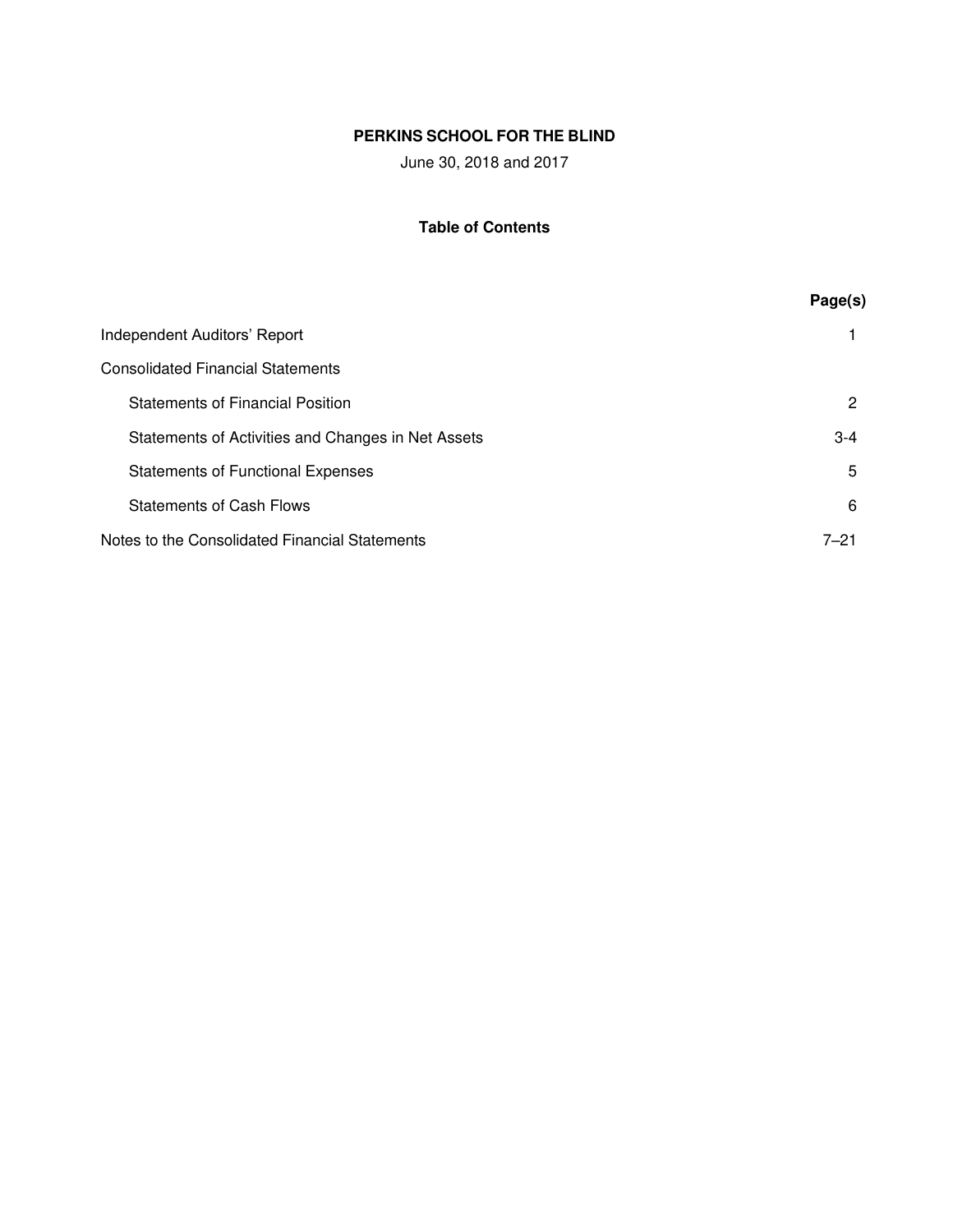

KPMG LLP Two Financial Center 60 South Street Boston, MA 02111

#### **Independent Auditors' Report**

The Board of Trustees Perkins School for the Blind:

#### **Report on the Financial Statements**

We have audited the accompanying consolidated financial statements of Perkins School for the Blind and its subsidiaries (the School), which comprise the consolidated statements of financial position as of June 30, 2018 and 2017, and the related consolidated statements of activities, functional expenses, and cash flows for the years then ended, and the related notes to the consolidated financial statements.

#### *Management's* **Responsibility for the Financial Statements**

Management is responsible for the preparation and fair presentation of these consolidated financial statements in accordance with U.S. generally accepted accounting principles; this includes the design, implementation, and maintenance of internal control relevant to the preparation and fair presentation of consolidated financial statements that are free from material misstatement, whether due to fraud or error.

#### *Auditors'* **Responsibility**

Our responsibility is to express an opinion on these consolidated financial statements based on our audits. We conducted our audits in accordance with auditing standards generally accepted in the United States of America. Those standards require that we plan and perform the audits to obtain reasonable assurance about whether the consolidated financial statements are free from material misstatement.

An audit involves performing procedures to obtain audit evidence about the amounts and disclosures in the consolidated financial statements. The procedures selected depend on the auditors' judgment, including the assessment of the risks of material misstatement of the consolidated financial statements, whether due to fraud or error. In making those risk assessments, the auditor considers internal control relevant to the entity's preparation and fair presentation of the consolidated financial statements in order to design audit procedures that are appropriate in the circumstances, but not for the purpose of expressing an opinion on the effectiveness of the entity's internal control. Accordingly, we express no such opinion. An audit also includes evaluating the appropriateness of accounting policies used and the reasonableness of significant accounting estimates made by management, as well as evaluating the overall presentation of the consolidated financial statements.

We believe that the audit evidence we have obtained is sufficient and appropriate to provide a basis for our audit opinion.

## **Opinion**

In our opinion, the consolidated financial statements referred to above present fairly, in all material respects, the consolidated financial position of the School as of June 30, 2018 and 2017, and the changes in its net assets and its cash flows for the year then ended in accordance with U.S. generally accepted accounting principles.



Boston, Massachusetts November 13, 2018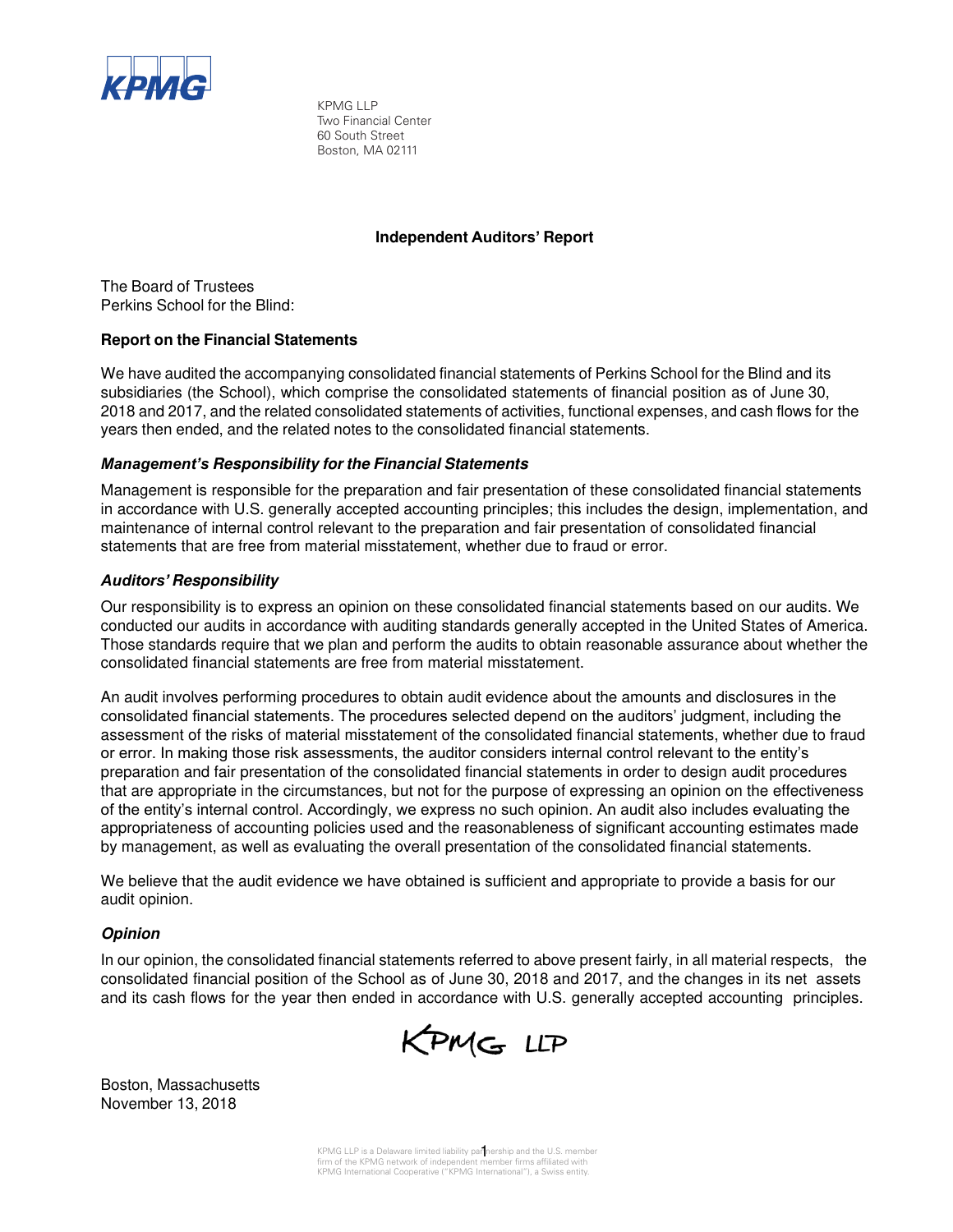# Consolidated Statements of Financial Position

June 30, 2018 and 2017

|                                                                 | 2018                |                | 2017          |
|-----------------------------------------------------------------|---------------------|----------------|---------------|
| <b>Assets</b>                                                   |                     |                |               |
| Cash                                                            | \$<br>7,618,831     | \$             | 4,090,978     |
| Accounts receivable, net of reserves of \$115,445 and \$111,420 |                     |                |               |
| for 2018 and 2017, respectively                                 | 6,005,988           |                | 5,507,557     |
| Grants receivable                                               | 1,657,130           |                | 1,161,779     |
| Pledges receivable, net (note 3)                                | 1,537,452           |                | 1,415,556     |
| Prepaid expense and other assets                                | 1,697,903           |                | 1,726,502     |
| Inventory, net (note 4)                                         | 4,274,208           |                | 3,816,850     |
| Investments (note 5)                                            | 296,237,040         |                | 283,206,411   |
| Assets held by outside trusts (note 2)                          | 9,524,005           |                | 9,147,644     |
| Fixed assets, net (note 8)                                      | 63,629,416          |                | 66,846,390    |
| Total assets                                                    | \$<br>392, 181, 973 | $\mathfrak{F}$ | 376,919,667   |
| <b>Liabilities and Net Assets</b>                               |                     |                |               |
| Accounts payable and accrued liabilities                        | \$<br>7,992,169     | \$             | 7,547,952     |
| Bond payable (note 10)                                          | 29,881,610          |                | 30,749,036    |
| Asset retirement obligations                                    | 1,463,161           |                | 1,467,751     |
| Total liabilities                                               | 39,336,940          |                | 39,764,739    |
|                                                                 |                     |                |               |
| Unrestricted net assets                                         | \$<br>192,885,484   | \$             | 185,076,223   |
| Temporarily restricted net assets (note 6)                      | 84,269,334          |                | 77,018,559    |
| Permanently restricted net assets (note 6)                      | 75,690,215          |                | 75,060,146    |
| Total net assets                                                | 352,845,033         |                | 337, 154, 928 |
| Total liabilities and net assets                                | \$<br>392, 181, 973 | \$             | 376,919,667   |
|                                                                 |                     |                |               |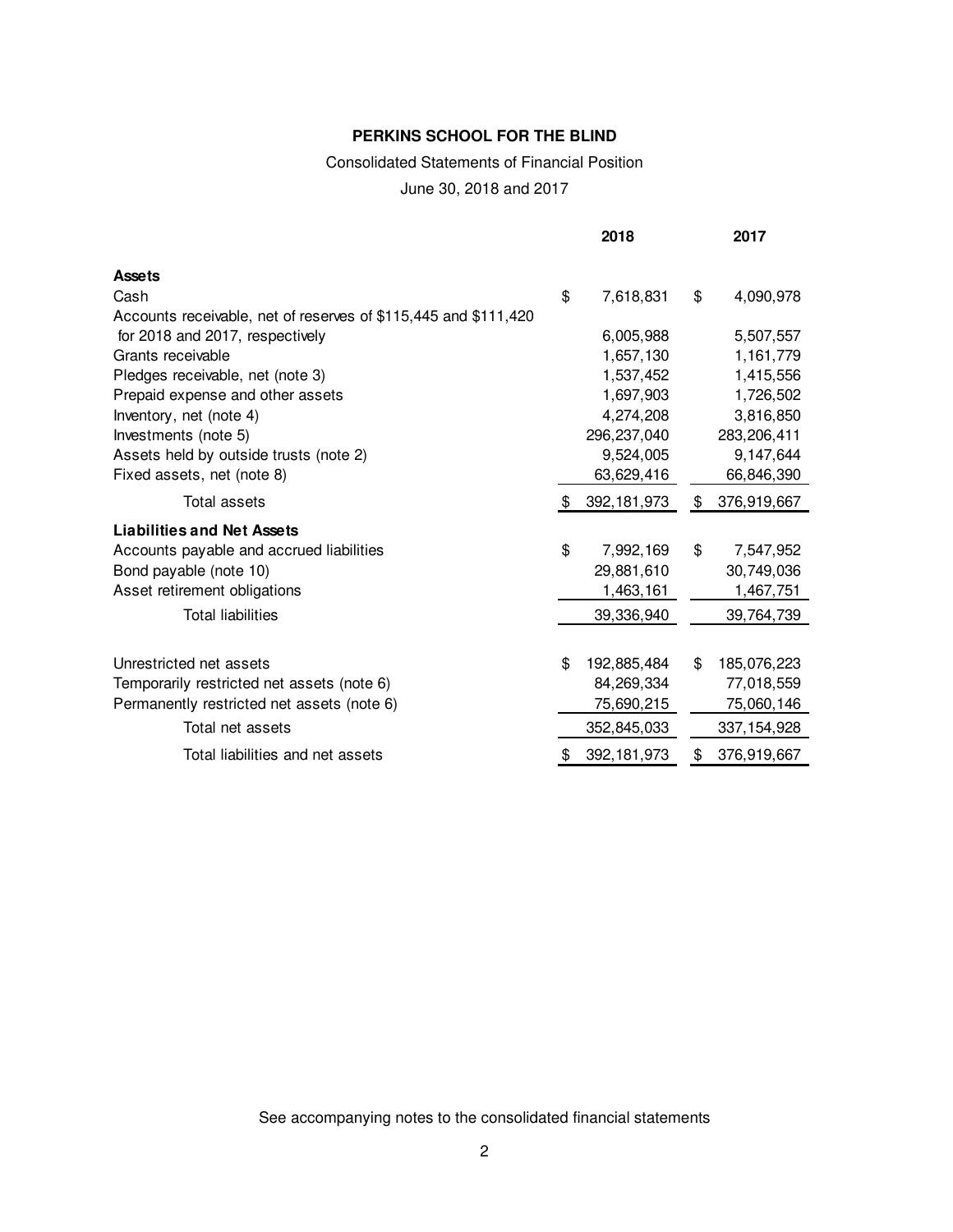## Consolidated Statement of Activities and Changes in Net Assets

Year Ended June 30, 2018

|                                                     | <b>Unrestricted</b> | <b>Temporarily</b><br><b>Restricted</b> | Permanently<br><b>Restricted</b> | 2018<br><b>Total</b> |
|-----------------------------------------------------|---------------------|-----------------------------------------|----------------------------------|----------------------|
| Operating                                           |                     |                                         |                                  |                      |
| Revenues and other support                          |                     |                                         |                                  |                      |
| Tuition (note 2)                                    | \$<br>28,882,785    | \$                                      | \$                               | \$<br>28,882,785     |
| Government revenue                                  | 7,854,229           |                                         |                                  | 7,854,229            |
| Sales of materials for the blind                    | 5,722,075           |                                         |                                  | 5,722,075            |
| Library services                                    | 2,806,561           |                                         |                                  | 2,806,561            |
| Annual donations                                    | 3,269,187           | 4,439,643                               |                                  | 7,708,830            |
| Private grants                                      | 1,688,189           |                                         |                                  | 1,688,189            |
| Other revenues                                      | 2,325,340           |                                         |                                  | 2,325,340            |
| Income from outside trusts                          | 386,953             |                                         |                                  | 386,953              |
| Total operating revenues                            | 52,935,319          | 4,439,643                               |                                  | 57,374,962           |
| Endow ment return utilized in operations            | 17,846,636          |                                         |                                  | 17,846,636           |
| Net assets released from restrictions and transfers | 2,745,532           | (2,745,532)                             |                                  |                      |
| Total operating revenues and other support          | 73,527,487          | 1,694,111                               |                                  | 75,221,598           |
| <b>Expenses</b>                                     |                     |                                         |                                  |                      |
| Program expense                                     |                     |                                         |                                  |                      |
| Educational programs                                | 37,962,260          |                                         |                                  | 37,962,260           |
| Supporting services                                 | 20,775,443          |                                         |                                  | 20,775,443           |
| Administration                                      | 10,118,082          |                                         |                                  | 10,118,082           |
| Fundraising                                         | 4,171,655           |                                         |                                  | 4,171,655            |
| Total operating expenses                            | 73,027,440          |                                         |                                  | 73,027,440           |
| Change in net assets from operating activities      | 500,047             | 1,694,111                               |                                  | 2,194,158            |
| Nonoperating                                        |                     |                                         |                                  |                      |
| Net investment return (note 5)                      | 14,015,336          | 13,120,154                              | 181,693                          | 27,317,183           |
| Endow ment return utilized in operations            | (9,976,725)         | (7,869,911)                             |                                  | (17, 846, 636)       |
| Gifts and legacies                                  | 3,110,761           | 275,753                                 | 67,732                           | 3,454,246            |
| Change in value of split interest agreements        | 159,842             | 30,668                                  | 380,644                          | 571,154              |
| Change in net assets from nonoperating activities   | 7,309,214           | 5,556,664                               | 630,069                          | 13,495,947           |
| Total change in net assets                          | 7,809,261           | 7,250,775                               | 630,069                          | 15,690,105           |
| Net assets                                          |                     |                                         |                                  |                      |
| Beginning of year                                   | 185,076,223         | 77,018,559                              | 75,060,146                       | 337,154,928          |
| End of year                                         | \$<br>192,885,484   | \$<br>84,269,334                        | \$<br>75,690,215                 | \$<br>352,845,033    |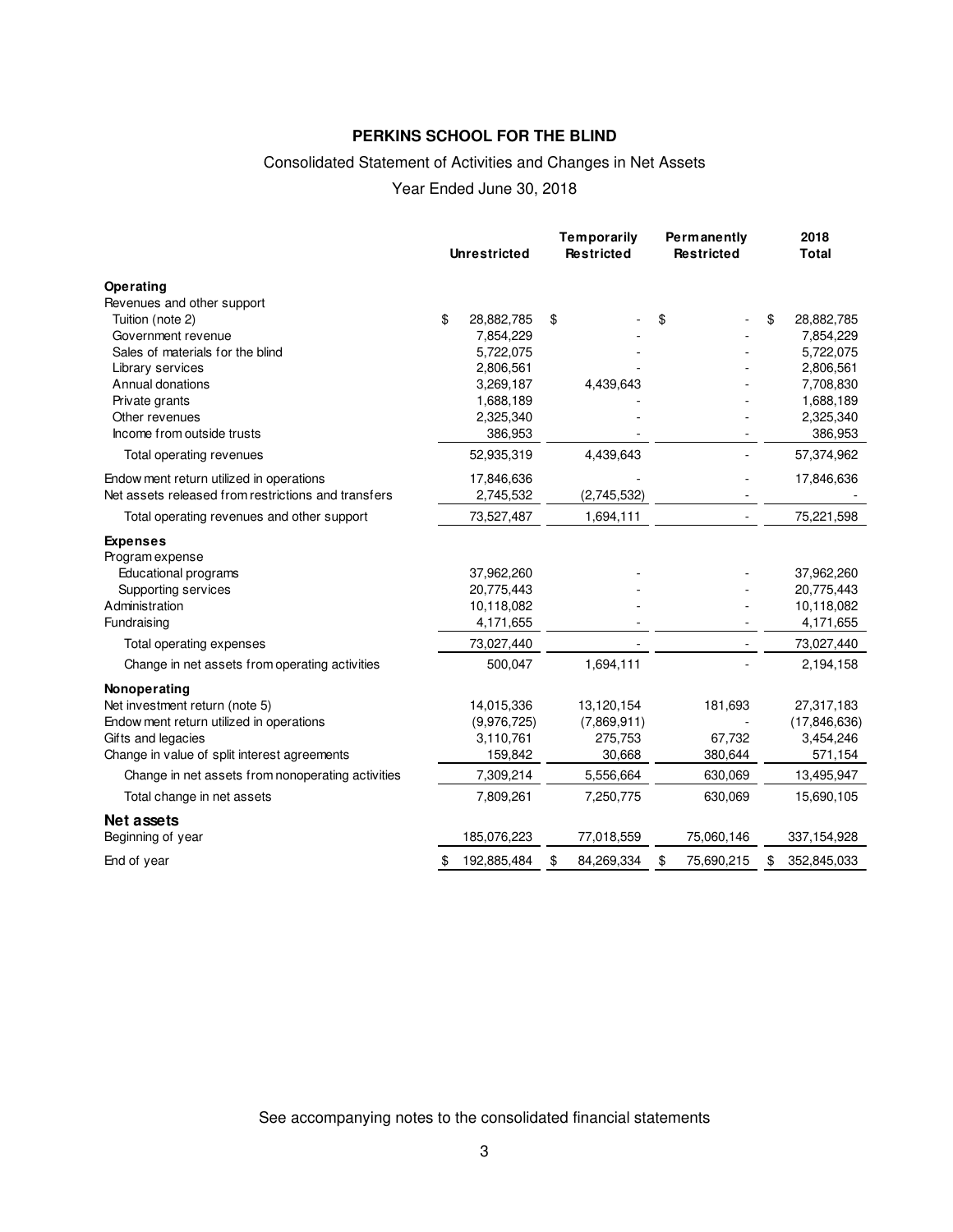## Consolidated Statement of Activities and Changes in Net Assets

Year Ended June 30, 2017

|                                                     | <b>Unrestricted</b> | Temporarily<br><b>Restricted</b> | Permanently<br><b>Restricted</b> | 2017<br><b>Total</b> |
|-----------------------------------------------------|---------------------|----------------------------------|----------------------------------|----------------------|
| Operating                                           |                     |                                  |                                  |                      |
| Revenues and other support                          |                     |                                  |                                  |                      |
| Tuition (note 2)                                    | \$<br>30,308,171    | \$                               | \$                               | \$<br>30,308,171     |
| Government revenue                                  | 8,299,193           |                                  |                                  | 8,299,193            |
| Sales of materials for the blind                    | 6,323,106           |                                  |                                  | 6,323,106            |
| Library services                                    | 2,714,424           |                                  |                                  | 2,714,424            |
| Annual donations                                    | 3,334,089           | 1,650,597                        |                                  | 4,984,686            |
| Private grants                                      | 1,502,348           |                                  |                                  | 1,502,348            |
| Other revenues                                      | 1,550,827           |                                  |                                  | 1,550,827            |
| Income from outside trusts                          | 359,443             |                                  |                                  | 359,443              |
| Total operating revenues                            | 54,391,601          | 1,650,597                        |                                  | 56,042,198           |
| Endow ment return utilized in operations            | 13,993,729          |                                  |                                  | 13,993,729           |
| Net assets released from restrictions and transfers | 1,935,617           | (1,935,617)                      |                                  |                      |
| Total operating revenues and other support          | 70,320,947          | (285, 020)                       |                                  | 70,035,927           |
| <b>Expenses</b>                                     |                     |                                  |                                  |                      |
| Program expense                                     |                     |                                  |                                  |                      |
| Educational programs                                | 38,503,512          |                                  |                                  | 38,503,512           |
| Supporting services                                 | 21,104,520          |                                  |                                  | 21,104,520           |
| Administration                                      | 10,285,384          |                                  |                                  | 10,285,384           |
| Fundraising                                         | 3,753,288           |                                  |                                  | 3,753,288            |
| Total operating expenses                            | 73,646,704          |                                  |                                  | 73,646,704           |
| Change in net assets from operating activities      | (3,325,757)         | (285, 020)                       |                                  | (3,610,777)          |
| Nonoperating                                        |                     |                                  |                                  |                      |
| Net investment return (note 5)                      | 18,779,940          | 17,397,600                       | 233,299                          | 36,410,839           |
| Endow ment return utilized in operations            | (7, 123, 589)       | (6,870,140)                      |                                  | (13,993,729)         |
| Gifts and legacies                                  | 2,452,409           |                                  | 66,076                           | 2,518,485            |
| Change in value of split interest agreements        | (4, 149)            | 38,500                           | 293,348                          | 327,699              |
| Change in net assets from nonoperating activities   | 14,104,611          | 10,565,960                       | 592,723                          | 25,263,294           |
| Total change in net assets                          | 10,778,854          | 10,280,940                       | 592,723                          | 21,652,517           |
| Net assets                                          |                     |                                  |                                  |                      |
| Beginning of year                                   | 174,297,369         | 66,737,619                       | 74,467,423                       | 315,502,411          |
| End of year                                         | \$<br>185,076,223   | \$<br>77,018,559                 | \$<br>75,060,146                 | \$<br>337,154,928    |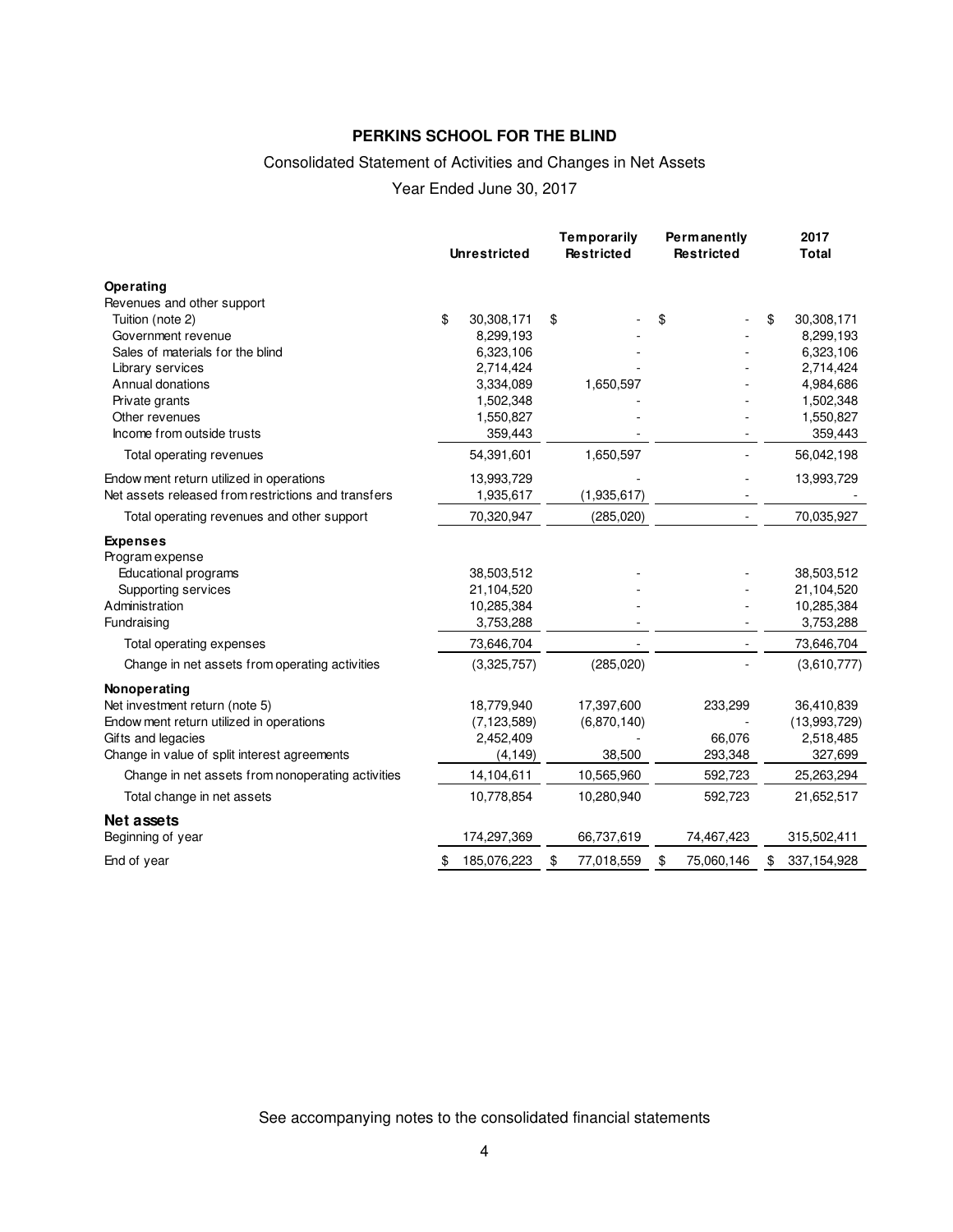## Consolidated Statements of Functional Expenses Years Ended June 30, 2018 and 2017

|                                          | Program        |                          |                    | 2018             |
|------------------------------------------|----------------|--------------------------|--------------------|------------------|
| Year End June 30, 2018                   | <b>Expense</b> | <b>Administration</b>    | <b>Fundraising</b> | <b>Total</b>     |
| Employee Compensation & Related Benefits | 37,485,248     | 6,130,119                | 2,040,165          | 45,655,532       |
| Occupancy                                | 4,107,381      | 492.762                  | 103.937            | 4,704,080        |
| Other Programs/Operating Expenses        | 10,666,876     | 473.576                  | 212,676            | 11,353,128       |
| Subcontract Expense                      | 829,084        | $\overline{\phantom{0}}$ |                    | 829,084          |
| Direct Administrative Expense            | 1,297,110      | 2,409,489                | 1,365,591          | 5,072,190        |
| Other Expense                            | 8.055          | 17.055                   | 349,655            | 374.765          |
| Depreciation                             | 4,343,949      | 595,081                  | 99,631             | 5,038,661        |
| <b>Total Expense</b>                     | 58,737,703     | 10,118,082<br>\$.        | 4,171,655<br>\$    | \$<br>73,027,440 |

|                                                     | Program          |                       |                    | 2017             |
|-----------------------------------------------------|------------------|-----------------------|--------------------|------------------|
| Year End June 30, 2017                              | <b>Expense</b>   | <b>Administration</b> | <b>Fundraising</b> | Total            |
| <b>Employee Compensation &amp; Related Benefits</b> | 37,152,427       | 6,055,957             | 2.091.348          | 45,299,732       |
| Occupancy                                           | 4,175,005        | 493,586               | 122,080            | 4,790,671        |
| Other Programs/Operating Expenses                   | 11,199,753       | 359,385               | 213,028            | 11,772,166       |
| Subcontract Expense                                 | 855.440          |                       |                    | 855,440          |
| Direct Administrative Expense                       | 1,816,686        | 2.776.416             | 1,268,195          | 5,861,297        |
| Other Expense                                       | 12,000           | 10.000                |                    | 22,000           |
| Depreciation                                        | 4,396,721        | 590,040               | 58,637             | 5,045,398        |
| <b>Total Expense</b>                                | 59,608,032<br>\$ | 10,285,384<br>\$      | 3,753,288<br>\$    | \$<br>73,646,704 |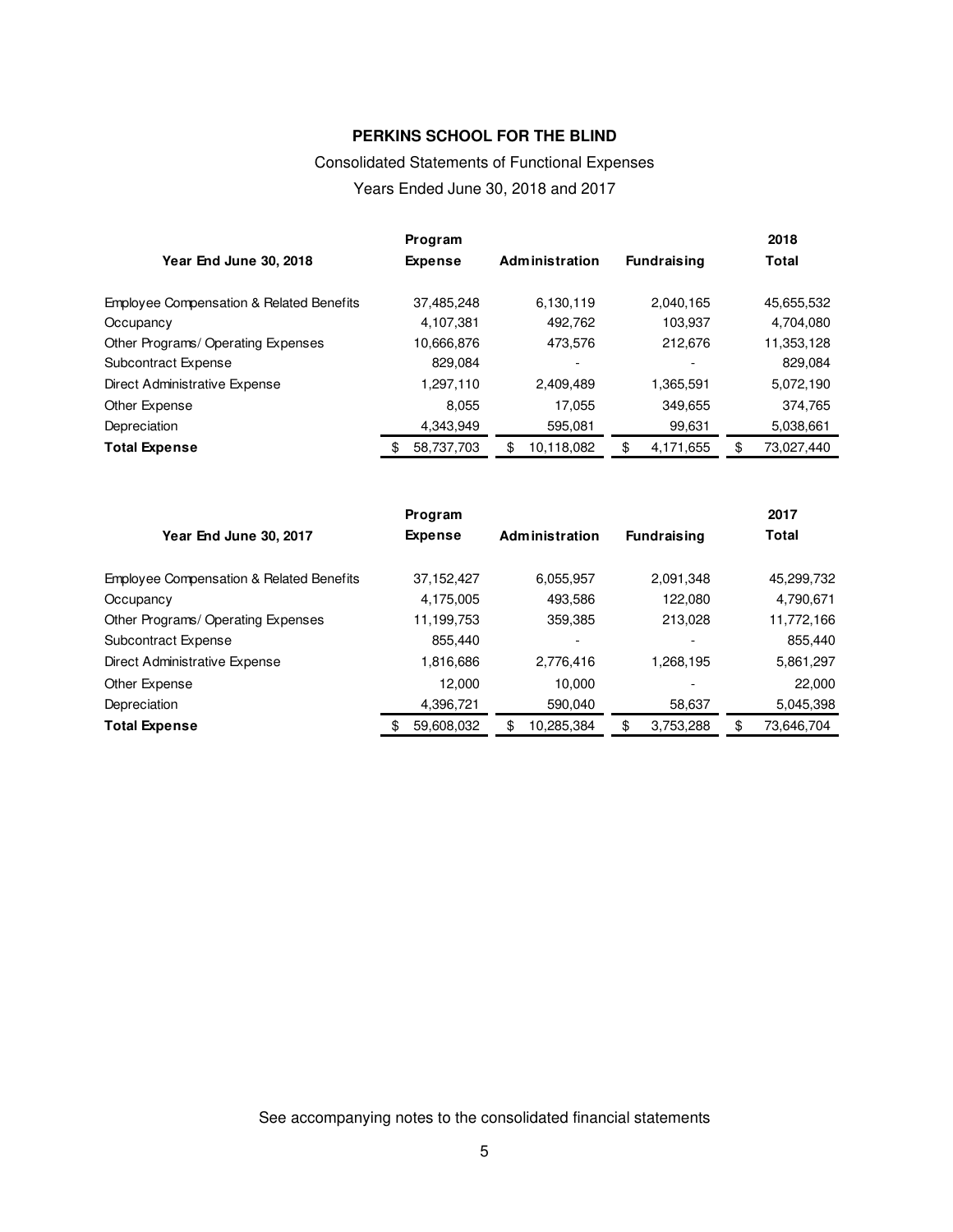Consolidated Statements of Cash Flows Years Ended June 30, 2018 and 2017

|                                                            | 2018             |            | 2017           |
|------------------------------------------------------------|------------------|------------|----------------|
| Cash flows from operating activities                       |                  |            |                |
| Change in net assets                                       | \$<br>15,690,105 | \$         | 21,652,517     |
| Adjustments to reconcile change in net assets to           |                  |            |                |
| net cash used in operations                                |                  |            |                |
| Depreciation expense                                       | 5,038,660        |            | 5,045,398      |
| Contributed securities                                     | (75, 393)        |            | (212,996)      |
| Contributions restricted for long-term investment          | (67, 732)        |            | (66,076)       |
| Interest and dividends restricted for long-term investment | (25, 364)        |            | (17, 778)      |
| Realized investment gains                                  | (8,856,775)      |            | (3,795,007)    |
| Unrealized investment gains                                | (16, 364, 385)   |            | (31, 150, 327) |
| Change in value of assets held by outside trusts           | (411, 314)       |            | (331, 849)     |
| Change in operating assets and liabilities:                |                  |            |                |
| Accounts receivable                                        | (498, 431)       |            | (38, 936)      |
| Grants receivable                                          | (495, 351)       |            | 558,550        |
| Pledges receivable                                         | (121, 896)       |            | 200,441        |
| Prepaid expenses and other assets                          | 28,599           |            | 25,111         |
| Inventory                                                  | (457, 358)       |            | 835,280        |
| Accounts payable and accrued liabilities                   | 231,569          |            | (500, 940)     |
| Asset retirement obligations                               | (4,590)          |            | (32, 869)      |
| Net cash used in operating activities                      | (6,389,656)      |            | (7,829,481)    |
| Cash flows from investing activities                       |                  |            |                |
| Purchases of fixed assets                                  | (1,524,228)      |            | (5,013,226)    |
| Proceeds from sales of investments                         | 100,692,268      |            | 71,714,051     |
| Purchases of investments                                   | (88, 426, 344)   |            | (61, 664, 968) |
| Net cash provided by investing activities                  | 10,741,696       |            | 5,035,857      |
| Cash flows from financing activities                       |                  |            |                |
| Contributions restricted for long-term investment          | 67,732           |            | 66,076         |
| Interest and dividends restricted for long-term investment | 25,364           |            | 17,778         |
| Annuity payments                                           | (84, 810)        |            | (110, 823)     |
| Proceeds from debt issuance                                |                  |            | 4,100,000      |
| Payments of debt                                           | (867, 426)       |            | (778, 302)     |
| Proceeds from outside trust distribution                   | 34,953           |            | 29,923         |
| Net cash (used in) provided by financing activities        | (824, 187)       |            | 3,324,652      |
| Net increase in cash                                       | 3,527,853        |            | 531,028        |
| Cash                                                       |                  |            |                |
| Beginning of year                                          | 4,090,978        |            | 3,559,950      |
| End of year                                                | \$<br>7,618,831  | $\, \, \$$ | 4,090,978      |
| Supplemental data                                          |                  |            |                |
| Interest paid                                              | \$<br>823,112    | \$         | 817,093        |
| Change in accounts payable attributable to fixed assets    | 297,458          |            | 156,193        |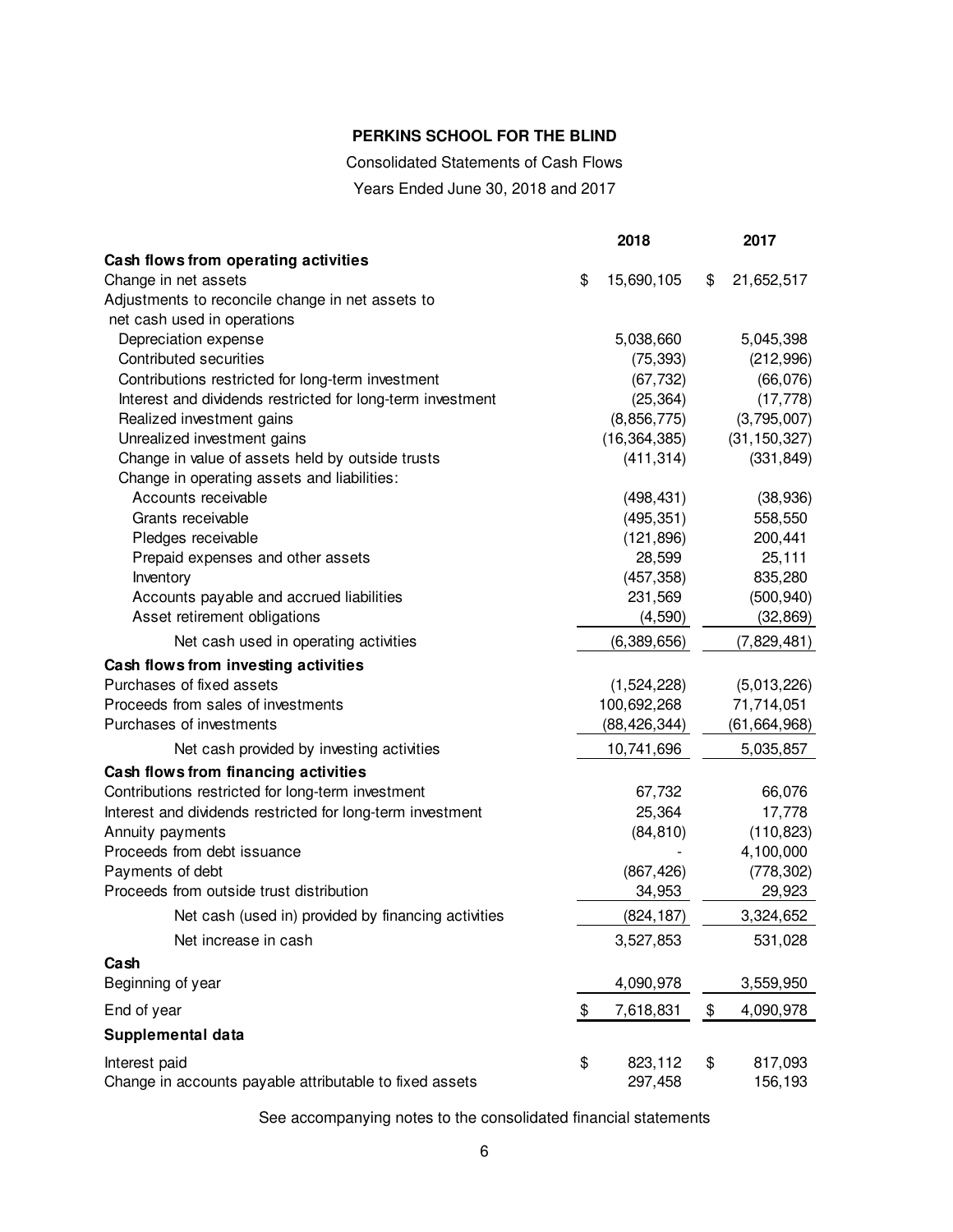Notes to the Consolidated Financial Statements

June 30, 2018 and 2017

### **(1) Organization**

Perkins School for the Blind (the "School") provides educational programs, services, and products to individuals who are blind, deafblind or multi-impaired, and their parents and teachers. These services include the manufacture and distribution of educational products for individuals who are blind, deafblind or multi-impaired. This manufacture and distribution of educational products is an integral part of the School's operations. The School's consolidated financial statements include two separate subsidiaries, referred to in Notes 12 and 13, respectively: The John Milton Society for the Blind and the Kilimanjaro Blind Trust, Inc. All significant intercompany transactions and balances have been eliminated in consolidation.

#### **(2) Summary of Significant Accounting Policies**

#### **(a) Basis of Presentation**

The consolidated financial statements have been prepared on the accrual basis of accounting in accordance with U.S. generally accepted accounting principles and present net assets and revenues, expenses, and gains and losses based on the existence or absence of donor-imposed restrictions. Accordingly, net assets and changes in net assets are classified as follows:

#### Unrestricted

Net assets that are not subject to donor-imposed stipulations and available for general operations of the School. Unrestricted net assets may be designated for specific purposes by action of the Board of Trustees, including to function as endowment.

#### Temporarily Restricted

Net assets subject to donor-imposed stipulations as to the timing of their availability or use for a particular purpose. Investment returns on donor-restricted endowment funds are classified as changes in temporarily restricted net assets and are generally available for appropriation to support operational needs in accordance with the School's endowment spending guideline and any restrictions on use imposed by donors.

#### Permanently Restricted

Net assets subject to donor-imposed stipulations that they be maintained permanently by the School. The School classifies the following portions of donor-restricted endowment funds as permanently restricted net assets: (a) the original value of assets contributed to permanently restricted net assets, (b) subsequent contributions to such funds valued at the date of contribution, and (c) reinvested earnings on permanent endowment when specified by the donor.

#### **(b) Revenues**

Revenues are reported as increases in unrestricted net assets unless their use is limited by donorimposed restrictions or by law, in which case they are reported as increases in temporarily or permanently restricted net assets. Expirations of temporary restrictions are reflected in the statement of activities as net assets released from restrictions. Net realized gains (losses) from the sale or other disposition of investments and the change in unrealized appreciation (depreciation) of investments are reported as revenue in unrestricted net assets, unless use of these gains is restricted by donor-imposed stipulations or by law. Expenses are reported as decreases in unrestricted net assets.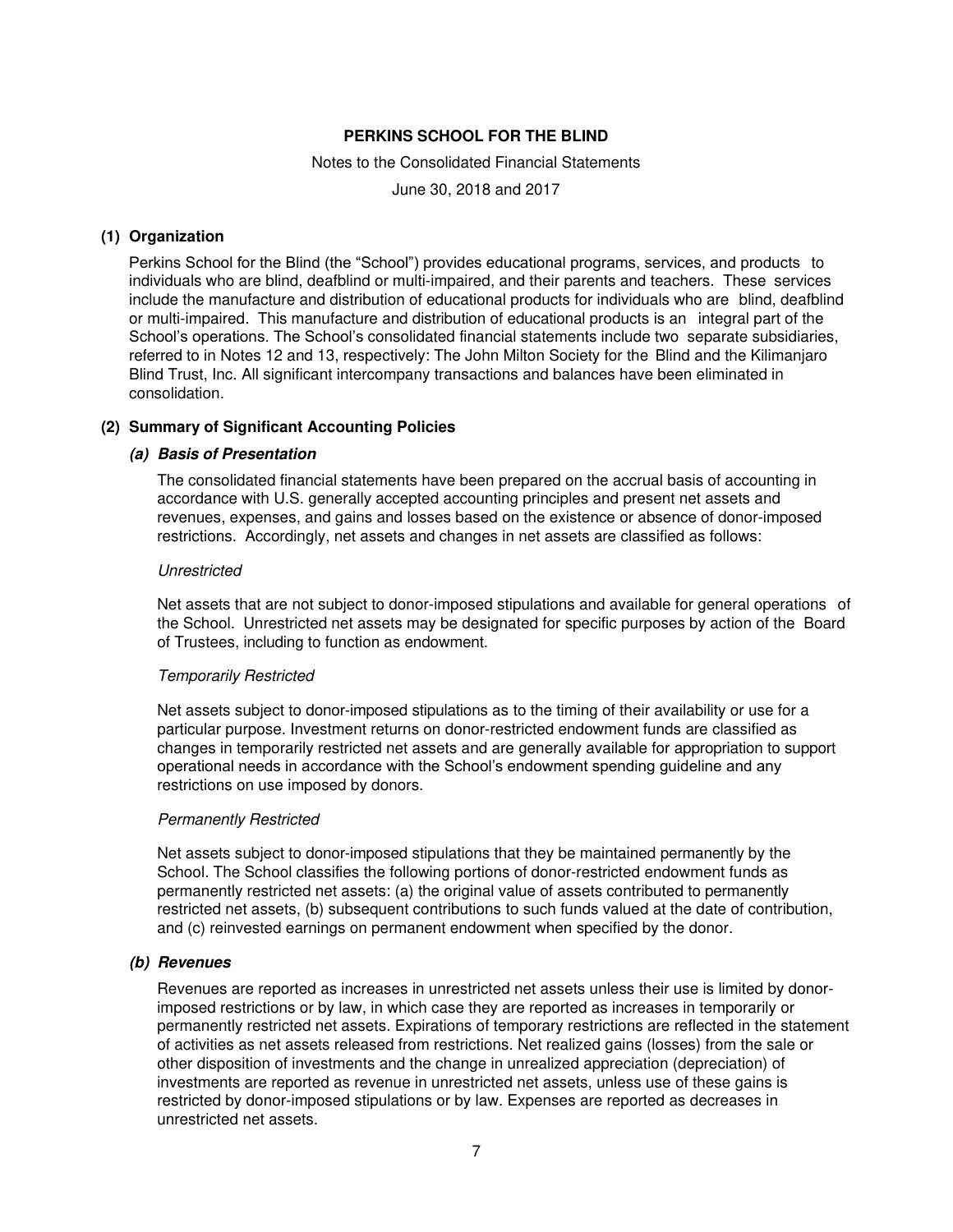Notes to the Consolidated Financial Statements

June 30, 2018 and 2017

Contributions, including assets held by outside trusts and unconditional pledges, are recognized as revenues in the period received. Conditional promises to give are not recorded until they become unconditional, that is when the conditions on which they depend are substantially met.

Contributions of land, buildings and equipment without donor stipulations concerning the use of such long-lived assets are reported as unrestricted revenues. Contributions of cash or other assets which a donor has stipulated be used to acquire land, building and equipment are reported as temporarily restricted revenues. The temporary restrictions are considered to be released at the time such long-lived assets are placed in service.

Revenues associated with contracts and grants are recognized as the related expenses are incurred. Expenses consist of direct costs incurred and related indirect costs as reimbursed under the terms and conditions of such agreements.

#### **Donated Services**

Revenues and expenses include the value of donated services which otherwise would have been performed by salaried personnel. The total donated services were valued at \$540,968 and \$591,484 in 2018 and 2017, respectively, and are classified as unrestricted revenue.

#### **Tuition Revenue**

The School receives tuition revenue from state and local agencies including cities and towns in the Commonwealth of Massachusetts, based on established rates. These cities and towns are partially dependent on the Commonwealth of Massachusetts to provide sufficient local aid to assist them in supporting such educational programs.

Tuition revenue is received from the following sources as of June 30:

|                              | 2018       | 2017       |  |
|------------------------------|------------|------------|--|
| Massachusetts local agencies | 21,998,316 | 22,184,876 |  |
| Out of state agencies        | 6,336,241  | 7,572,896  |  |
| Private payers               | 548.228    | 550,399    |  |
| Tuition revenue              | 28,882,785 | 30,308,171 |  |

The School defines tuition revenue as the funds earned for providing educational and other services to students who attend the School. Evidence of these arrangements exists in the form of signed contracts that the School has with each student's city/town and State agency. Services are considered rendered each day the student attends school. The School is allowed to consider services rendered even on days when students are absent, up to twenty school days in a row. After twenty school days, the School can no longer consider services rendered from that point forward until the student returns to school, at which point the School can resume considering services provided. The School's price to the student is determined in accordance with the daily rates set each year by the Massachusetts Operational Services Division (MA OSD). In some instances, the School has certain partial day rates or individualized extended day rates approved by the MA OSD and these rates are in the aforementioned contract with the student's city/town and State agency.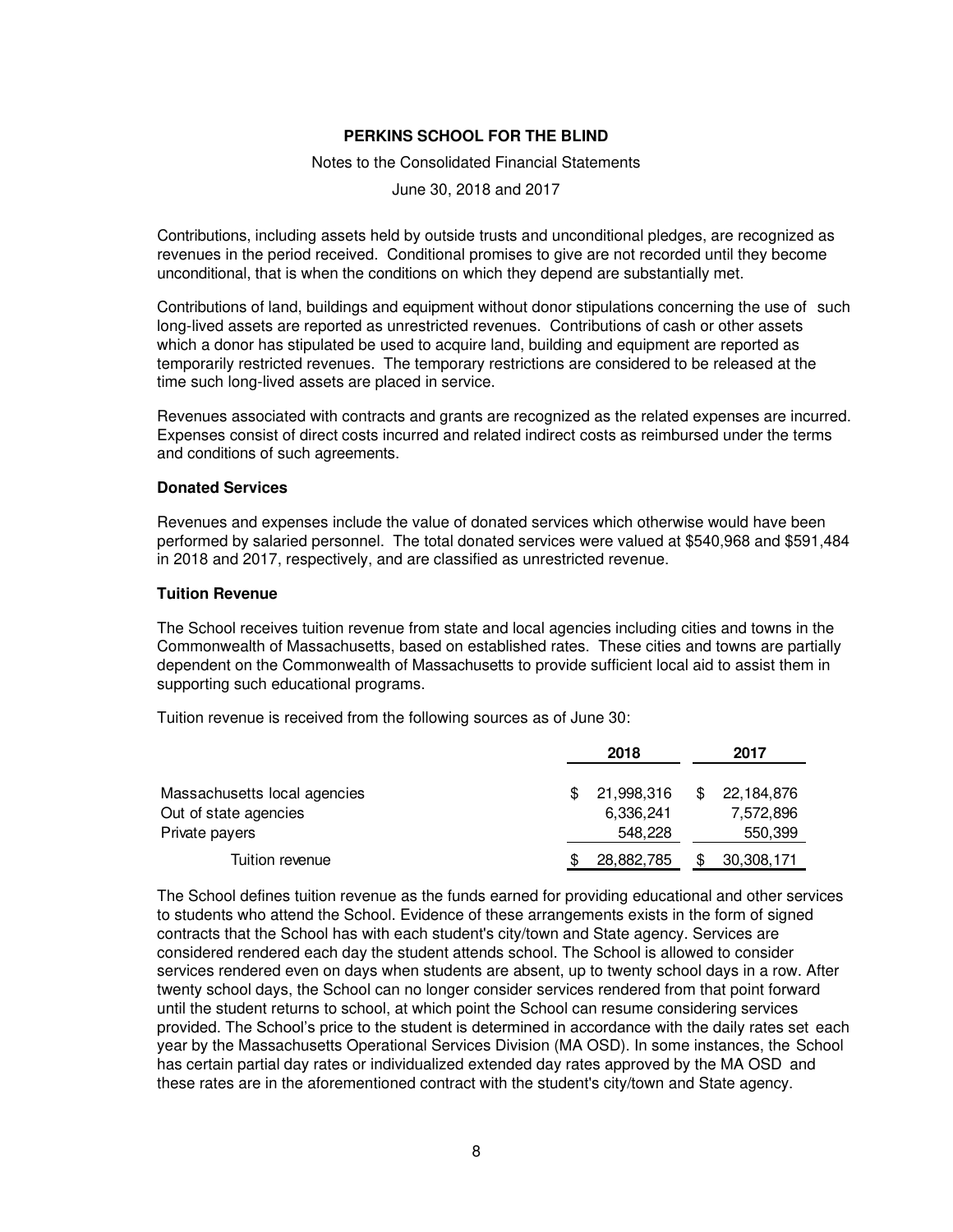Notes to the Consolidated Financial Statements

June 30, 2018 and 2017

#### **(c) Expenses**

Educational program expenses include expenses for education and services to individuals who are blind, deafblind or multi-impaired, severely impaired, early intervention and their parents and teachers. Supporting services expenses include expenses for the manufacture and distribution of educational products as well as for the library, outreach services, and certain grant expenses.

#### **(d) Functional Allocation of Expenses**

Compensation and benefits are directly charged to departments or functional areas based on employees' level of effort. The School uses several methods to allocate certain costs to its programs, administrative, and fundraising functions. These costs are allocated using one of the following bases: salary and wages; student full-time equivalents; square footage, or some other appropriate base.

#### **(e) Nonoperating Activities**

The consolidated statements of activities report the changes in net assets from operating and nonoperating activities. Nonoperating activities include gifts and legacies, net investment income, an offset for endowment return appropriated for operating activities, changes in value of split interest agreements, and other nonoperating revenues during the year, if applicable. Nonoperating activities are classified as unrestricted, temporarily restricted or permanently restricted. Subsequently, as applicable restrictions are met, they are reclassified into unrestricted net assets as net assets released from restrictions on the consolidated statements of activities.

#### **(f) Cash and Cash Equivalents**

The School maintains its cash at one financial institution. The School maintains its cash in deposit accounts which, at times, may exceed federally insured limits. The School has not experienced any losses in such accounts. The School believes it is not exposed to any significant credit risk on cash. Cash equivalents consist of short-term highly liquid investments with maturities of 90 days or less at date of purchase and are included in investments in the consolidated statements of financial position.

#### **(g) Fixed Assets**

Fixed assets are recorded at cost if purchased or constructed, or at fair market or appraised value on the date of donation in the case of gifts. The School has not valued its land holdings. Land is not expected to be disposed of for financial gain and therefore is not capitalized.

Depreciation expense is computed on the straight-line basis using the following useful lives:

| Automobiles                  | 5 years       |
|------------------------------|---------------|
| Furniture and equipment      | $3 - 7$ years |
| Machinery and equipment      | 10 years      |
| <b>Building improvements</b> | 20 years      |
| <b>Building</b>              | 27.5-40 years |

Maintenance and repairs are expensed as incurred, and improvements are capitalized. When assets are retired or disposed of, the cost and accumulated depreciation thereon are removed from the accounts, and gains or losses are included in operations.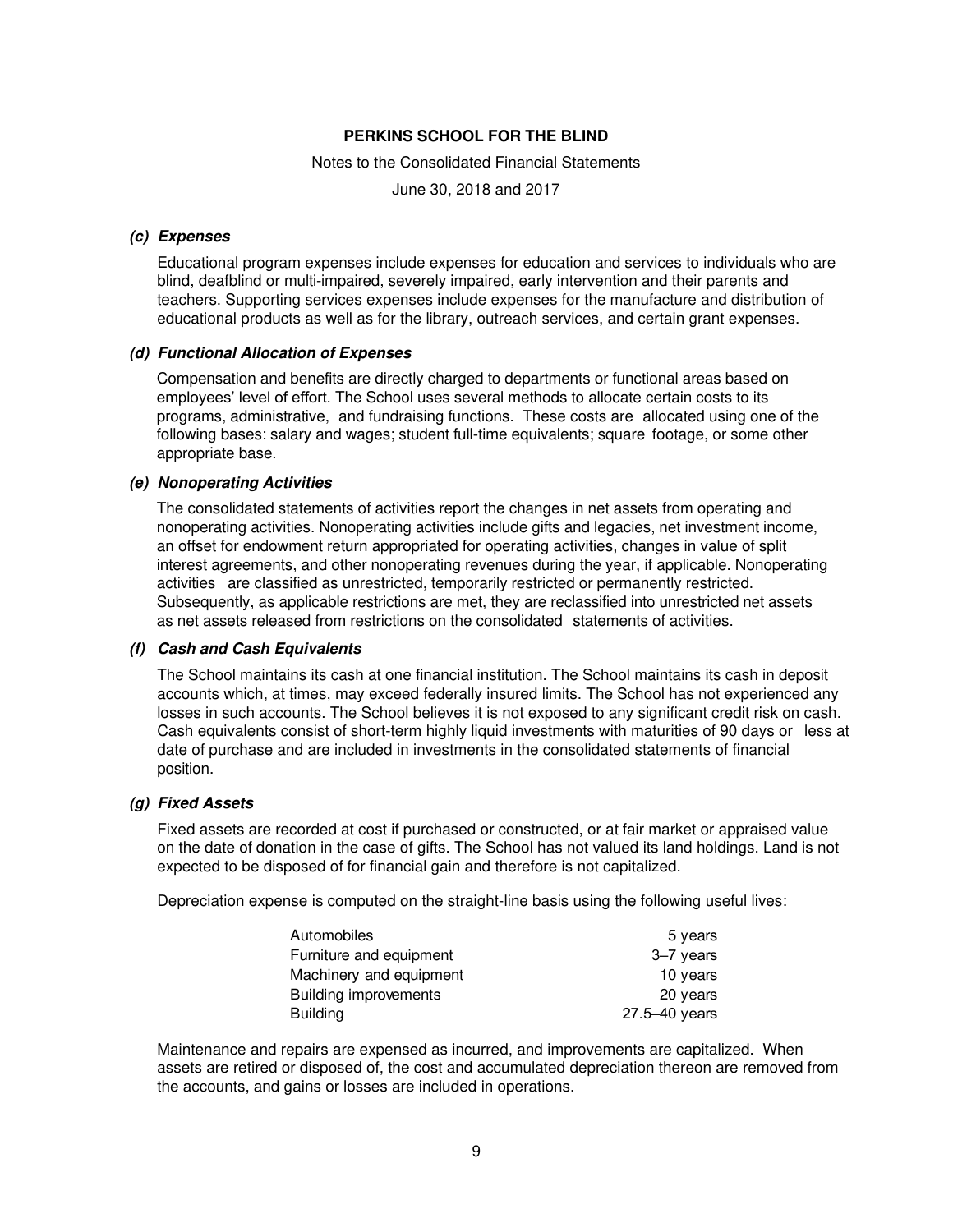Notes to the Consolidated Financial Statements

June 30, 2018 and 2017

#### **(h) Asset Retirement Obligations**

Asset retirement obligations ("ARO") are legal obligations associated with the retirement of long lived assets. These liabilities are initially recorded at fair value and the related asset retirement costs are capitalized by increasing the carrying amount of the related assets by the same amount as the liability. Asset retirement costs are subsequently depreciated over the useful lives of the related assets. Subsequent to the initial recognition, the School records period-to-period changes in the ARO liability resulting from the passage of time and revisions to either the timing or the amount of the original estimate of undiscounted cash flows and as ARO liabilities are settled.

#### **(i) Fair Value Measurements**

The School reports required types of investments at fair value. Fair value represents the price that would be received upon the sale or transfer of an investment in an orderly transaction between market participants as of the measurement date. GAAP establishes a fair value hierarchy that prioritizes inputs used to measure fair value into three levels:

Level 1 – Quoted prices (unadjusted) in active markets that are accessible at the measurement date for identical investments.

Level 2 – Inputs other than quoted prices that are observable for the investments, either directly or indirectly.

Level 3 – Unobservable inputs are used in situations in which little or no market data is available.

The fair value hierarchy gives the highest priority to Level 1 inputs and the lowest priority to Level 3 inputs. The School utilizes the valuation techniques that maximizes the use of observable inputs and minimizes the use of unobservable inputs to the extent possible. Transfers between categories occur when there is an event that changes the inputs used to measure the fair value of an investment. Transfers between fair value categories are recognized at the end of the reporting period.

## **(j) Assets Held by Outside Trusts**

Assets held by outside trusts include split interest agreements and perpetual trusts which are held by external trustees, as specified by the donors, and are reported by the School at fair value. Trust income is distributed at least annually to the School in accordance with the terms of the trusts and is recorded as revenue. Changes in the fair value of the trusts are recorded as increases or decreases to net assets depending on the nature of the restriction. The outside trusts are classified as Level 3 in the fair value hierarchy because they are held by the trustees in perpetuity.

The following table presents activity for the years ended June 30, 2018 and 2017 for assets held by outside trusts that are classified in Level 3 of the fair value hierarchy:

|                       |    | 2018      |    |           |
|-----------------------|----|-----------|----|-----------|
| Fair value, beginning | \$ | 9.147.644 | \$ | 8,845,718 |
| Unrealized gains      |    | 411.314   |    | 331,849   |
| <b>Distributions</b>  |    | (34, 953) |    | (29, 923) |
| Fair value, ending    | S  | 9,524,005 |    | 9.147.644 |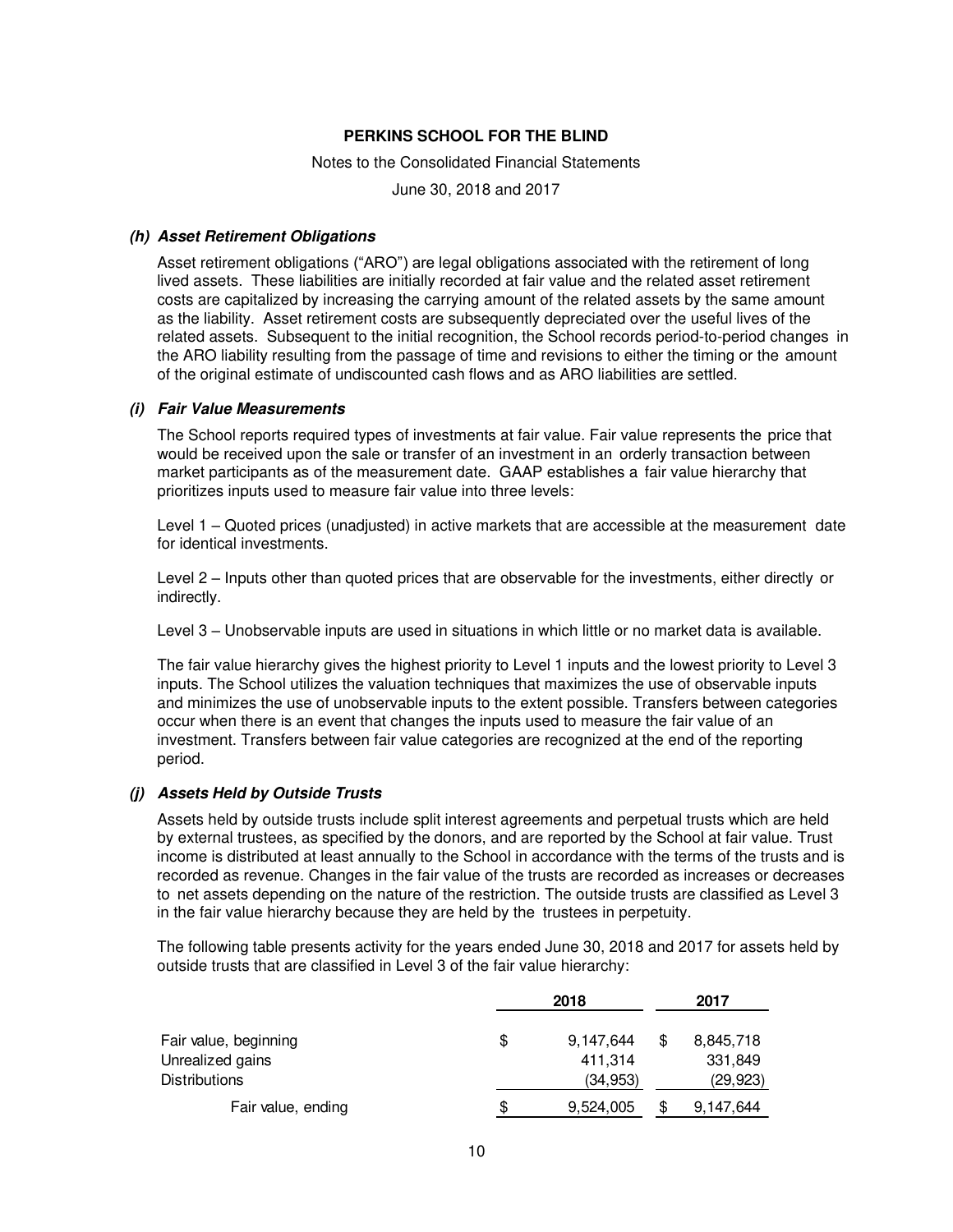Notes to the Consolidated Financial Statements

June 30, 2018 and 2017

#### **(k) Use of Estimates**

The preparation of financial statements in conformity with U.S. generally accepted accounting principles requires management to make estimates and assumptions that affect the reported amounts of assets and liabilities and disclosure of contingent assets and liabilities at the date of the financial statements and the reported amounts of revenues and expenses during the reporting period. Estimates are used in the allowances for doubtful accounts and reserve for inventory excess and obsolescence. Actual results could differ from those estimates.

#### **(l) Tax Status**

The School is a tax-exempt organization as described under Section  $501(c)(3)$  of the Internal Revenue Code (IRC) and is generally exempt from federal and state income taxes under Section 501(a) of the IRC and applicable state laws. The School believes it has no significant uncertain tax positions.

On December 22, 2017, the President of the United States signed into law H.R. 1, originally known as the Tax Cuts and Jobs Act (Public Law No. 115-97). In addition to the many changes to the taxation of individuals, businesses, multinational enterprises, and others, the law contains several specific provisions that result in changes to the tax treatment of tax-exempt organizations and their donors. The School has reviewed these provisions and the potential impact and believes the enactment of H.R. 1 will not have a material effect on the operations of the School.

#### **(m) Reclassifications**

Certain 2017 information has been reclassified to conform to the 2018 presentation.

#### **(3) Pledges Receivable**

Pledges receivable are expected to be realized in the following time frame as of June 30:

|                                           |    | 2018      | 2017            |
|-------------------------------------------|----|-----------|-----------------|
| One year or less                          | \$ | 1,477,428 | \$<br>1,200,831 |
| One to five years                         |    | 112,500   | 374,478         |
| Less: Present value discount              |    | (2, 476)  | (9,753)         |
| Less: Allowance for uncollectible pledges |    | (50,000)  | (150,000)       |
| Pledges receivable, net                   | S  | 1,537,452 | 1,415,556       |

Pledges are recorded after discounting to the present value of future cash flows with discount rates ranging from 1.20% to 3.40% depending upon the anticipated pledge fulfillment date.

#### **(4) Inventory**

Inventory consists of raw materials, work in progress and finished goods related to the production of braillers, appliances and other products are stated at the lower of cost (first-in, first-out method) or market.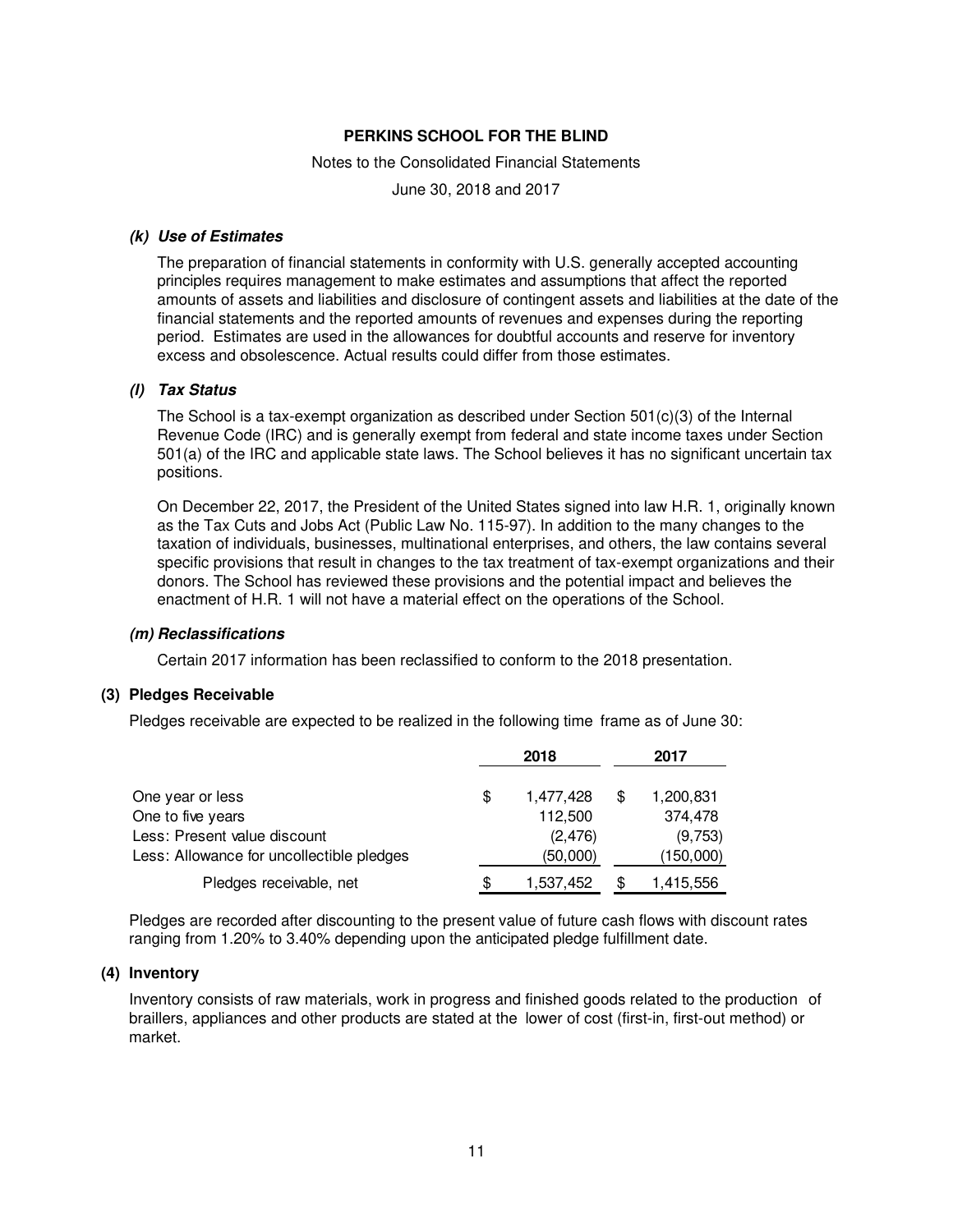Notes to the Consolidated Financial Statements

June 30, 2018 and 2017

Inventory is comprised of the following as of June 30:

|                   | 2018            | 2017            |
|-------------------|-----------------|-----------------|
| Raw material      | \$<br>3,172,512 | \$<br>2,824,932 |
| Work in progress  | 270,750         | 361,266         |
| Finished goods    | 873,549         | 654,337         |
| Inventory reserve | (42, 603)       | (23, 685)       |
| Net inventory     | 4,274,208       | \$<br>3,816,850 |

#### **(5) Investments**

The investment objective of the School is to invest its assets in a prudent manner to achieve a long-term rate of return sufficient to fund a portion of its spending and to increase investment value after inflation. The School diversifies its investments among asset classes by incorporating several strategies and managers. Major investment decisions are authorized by the School's Trustee Investment Committee that oversees the School's investments.

In addition to equity and fixed income investments, the School may also hold shares or units in institutional funds and alternative investment funds involving hedged, private equity, and real estate strategies. Hedged strategies involve funds whose managers have the authority to invest in various asset classes at their discretion, including the ability to invest long and short. Funds with hedged strategies generally hold securities or other financial instruments for which a ready market exists, and may include stocks, bonds and securities sold short and often require the estimation of fair values by the fund managers in the absence of readily determinable market values. Because of the inherent uncertainties of valuation, these estimated fair values may differ significantly from values that would have been used had a ready market existed, and the differences could be material.

Such valuations are determined by fund managers and generally consider variables such as operating results, comparable earnings multiples, projected cash flows, recent sales prices, and other pertinent information, and may reflect discounts for the illiquid nature of certain investments held. Investments also include assets associated with gift annuities.

Investments are reported at estimated fair value. If an investment is held directly by the School and an active market with quoted prices exists, the market price of an identical security is used as the reported fair value. Reported fair values for shares in registered mutual funds are based on share prices reported by the funds as of the last business day of the fiscal year. These investments are classified in Level 1 of the fair value hierarchy. The School's interests in alternative investment funds are generally reported at net asset values (NAV) reported by fund managers, which are used as a practical expedient to estimate the fair value of the School's interests therein, unless it is probable that all or a portion of the investment will be sold for an amount different from NAV. As of June 30, 2018 and 2017, the School had no plans or intentions to sell investments at amounts different from NAV.

The methods described above may produce a fair value calculation that may not be indicative of net realizable value or reflective of future fair values. Furthermore, while the School believes its valuation methods are appropriate and consistent with other market participants, the use of different methodologies or assumptions to determine the fair value of certain financial instruments could result in a different estimate of fair value at the reporting date.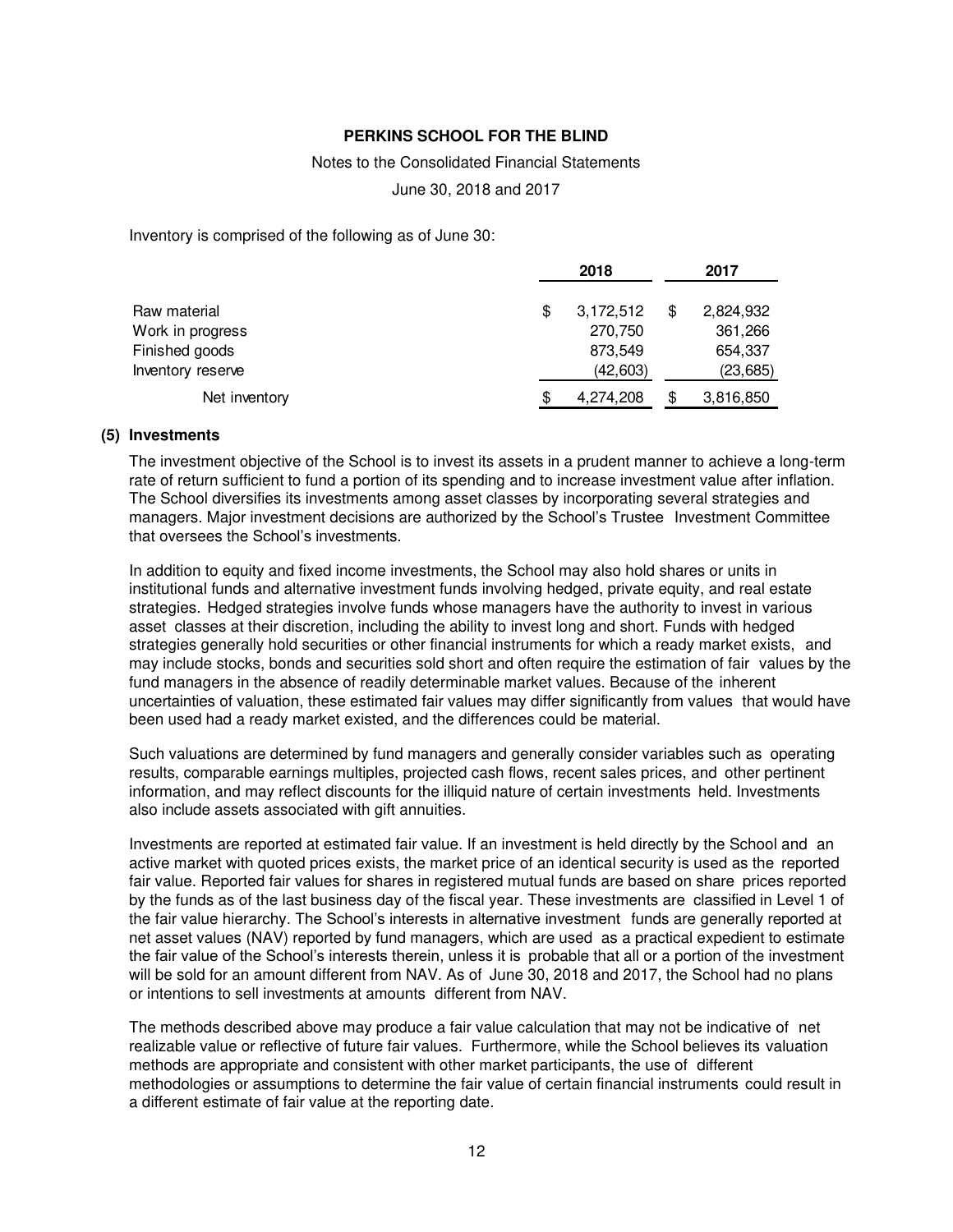Notes to the Consolidated Financial Statements

June 30, 2018 and 2017

For purposes of recording realized and unrealized gains and losses, the cost of securities sold is determined on a specific identification basis.

Investments are summarized in the following table by strategy and fair value hierarchy classification as of June 30, 2018:

|                                  | <b>NAV</b>    | Level 1         | Total           |
|----------------------------------|---------------|-----------------|-----------------|
| Investments                      |               |                 |                 |
| Cash and cash equivalents        | \$            | 9,793,828<br>\$ | 9,793,828<br>\$ |
| Domestic bond funds              |               | 14,668,314      | 14,668,314      |
| International bond funds         | 12,048,083    | 9,877,515       | 21,925,598      |
| Domestic equity                  |               | 70,958,249      | 70,958,249      |
| International equity             |               | 24,223,061      | 24,223,061      |
| Real estate limited partnerships | 904,574       |                 | 904,574         |
| Private equity                   | 59,136,355    |                 | 59,136,355      |
| Hedge                            | 94,627,061    |                 | 94,627,061      |
| Total investments                | \$166,716,073 | \$129,520,967   | \$296,237,040   |

Investments are summarized in the following table by strategy and fair value hierarchy classification as of June 30, 2017:

|                                  | <b>NAV</b>    | Level 1         | Total            |
|----------------------------------|---------------|-----------------|------------------|
| <b>Investments</b>               |               |                 |                  |
| Cash and cash equivalents        | \$            | 14,453,227<br>S | 14,453,227<br>\$ |
| Domestic bond funds              |               | 3,860,906       | \$<br>3,860,906  |
| International bond funds         | 11,945,182    | 10,480,327      | 22,425,509       |
| Domestic equity                  |               | 61,081,008      | 61,081,008       |
| International equity             |               | 18,566,636      | 18,566,636       |
| Real estate limited partnerships | 3,038,395     |                 | 3,038,395        |
| Private equity                   | 55,981,128    |                 | 55,981,128       |
| Hedge                            | 103,799,602   |                 | 103,799,602      |
| Total investments                | \$174,764,307 | \$108,442,104   | \$283,206,411    |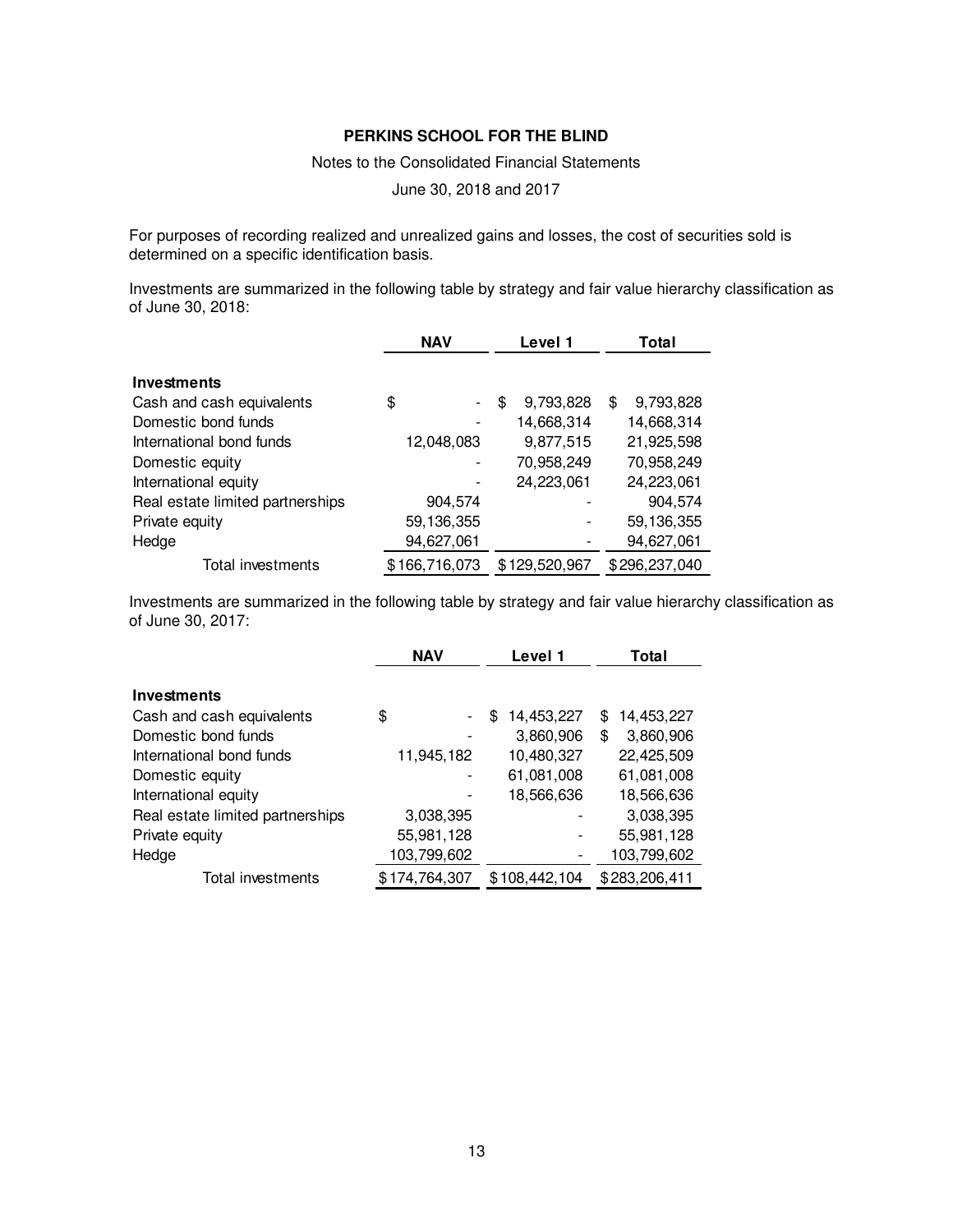#### Notes to the Consolidated Financial Statements

#### June 30, 2018 and 2017

The following table presents liquidity information, based on redemption terms, for investments as of June 30, 2018:

|                                  | Daily                    | <b>Monthly</b>   |     | Quarterly  | Annual       | <b>Illiauid</b>                | <b>Total</b><br><b>Investments</b> |
|----------------------------------|--------------------------|------------------|-----|------------|--------------|--------------------------------|------------------------------------|
| Cash and cash equivalents        | \$<br>9.793.828          | \$               | \$  |            | \$           | \$<br>$\overline{\phantom{a}}$ | \$<br>9,793,828                    |
| Domestic bond funds              | 14,668,314               |                  |     |            |              | $\overline{\phantom{a}}$       | 14,668,314                         |
| International bond funds         | 9.877.515                | 12,048,083       |     |            |              | $\overline{\phantom{a}}$       | 21,925,598                         |
| Domestic equity                  | 70,958,249               |                  |     |            |              | $\overline{\phantom{a}}$       | 70,958,249                         |
| International equity             | 24,223,061               |                  |     |            |              | $\qquad \qquad \blacksquare$   | 24.223.061                         |
| Real estate limited partnerships | $\overline{\phantom{0}}$ |                  |     |            |              | 904.574                        | 904,574                            |
| Private equity                   |                          | 33,592,038       |     |            |              | 25.544.317                     | 59,136,355                         |
| Hedge                            |                          |                  |     | 66,557,018 | 28,070,043   |                                | 94,627,061                         |
| Total                            | 129,520,967              | \$<br>45.640.121 | \$. | 66,557,018 | \$28.070.043 | \$26,448.891                   | \$296.237.040                      |

The following table represents liquidity information, based on redemption terms, for investments as of June 30, 2017: **Total**

|                                  | Daily             | Monthly                  | Quarterly                | Annual            | Illiauid                       | ποιαι<br><b>Investments</b> |
|----------------------------------|-------------------|--------------------------|--------------------------|-------------------|--------------------------------|-----------------------------|
| Cash and cash equivalents        | 14.453.227<br>\$. | \$                       | \$                       |                   | \$<br>$\overline{\phantom{0}}$ | \$<br>14,453,227            |
| Domestic bond funds              | 3,860,906         |                          |                          |                   |                                | 3,860,906                   |
| International bond funds         | 10,480,327        | 11,945,182               | $\overline{\phantom{a}}$ | -                 | $\overline{\phantom{0}}$       | 22,425,509                  |
| Domestic equity                  | 61,081,008        | $\overline{\phantom{a}}$ |                          |                   |                                | 61,081,008                  |
| International equity             | 18,566,636        | ۰.                       |                          |                   |                                | 18,566,636                  |
| Real estate limited partnerships |                   | $\overline{\phantom{a}}$ | ٠                        |                   | 3,038,395                      | 3,038,395                   |
| Private equity                   |                   | 31,778,352               |                          |                   | 24.202.776                     | 55,981,128                  |
| Hedge                            |                   |                          | 76,779,609               | 27,019,993        |                                | 103,799,602                 |
| Total                            | 108,442,104       | 43,723,534               | 76,779,609               | 27,019,993<br>\$. | 27,241,171                     | \$283,206,411               |

#### **Commitments**

In connection with the investments in certain limited partnership agreements, the School has an additional \$10,810,611 and \$11,184,337 committed for capital calls as of June 30, 2018 and 2017, respectively that are scheduled to be funded over a number of years.

The School may have exposure to derivative financial instruments through its mutual fund investments and alternative investments. Derivatives, such as forward foreign currency and future contracts, are used by the funds, at the discretion of the investment managers, to hedge against risk.

Investment return is comprised of the following for the year ended June 30:

|                        | 2018       |     | 2017       |  |
|------------------------|------------|-----|------------|--|
| Investment return      |            |     |            |  |
| Unrealized gains       | 16,364,385 | SS. | 31,150,327 |  |
| Realized gains         | 8,856,775  |     | 3,795,007  |  |
| Interest and dividends | 2,096,023  |     | 1,465,505  |  |
| Investment return      | 27,317,183 |     | 36,410,839 |  |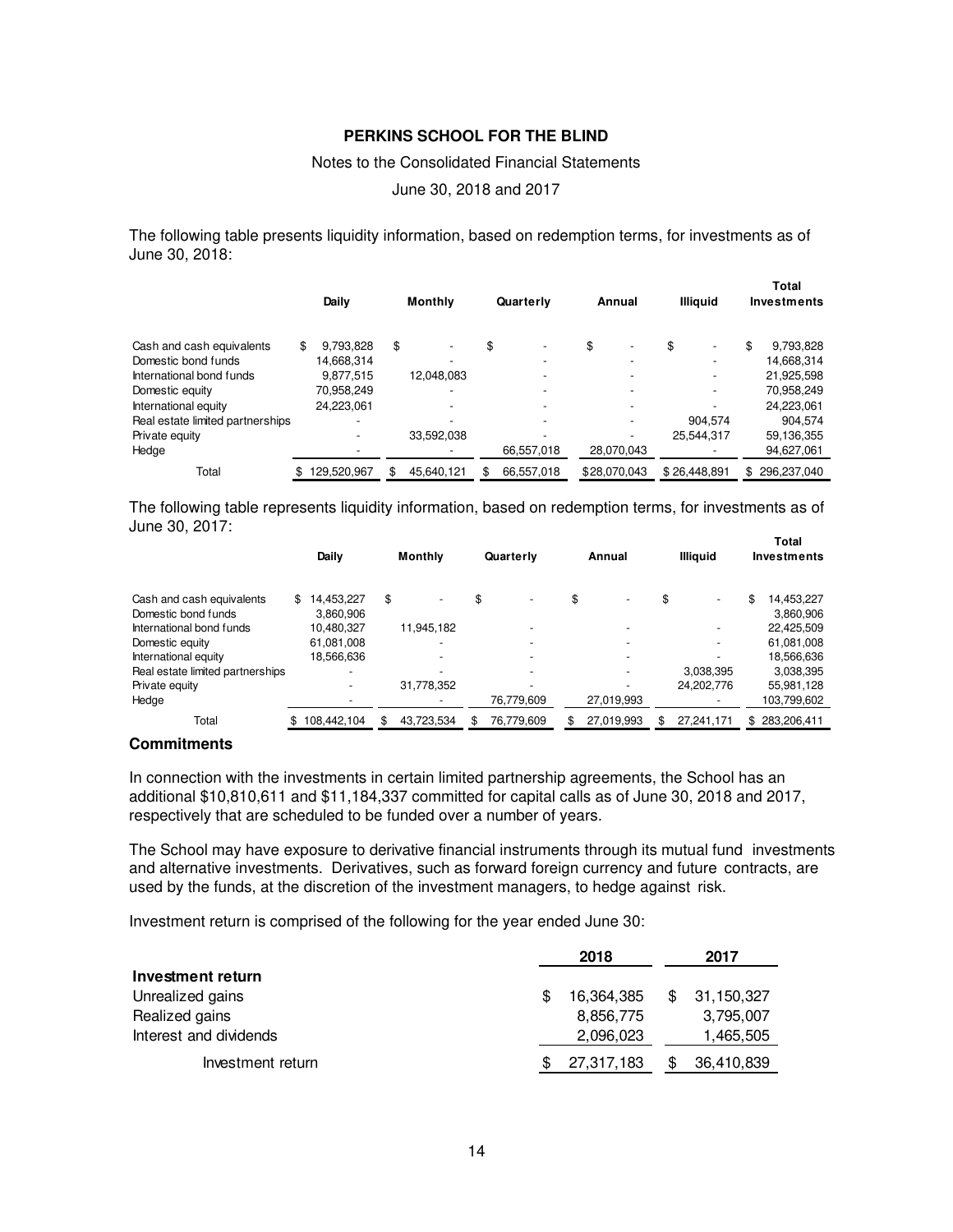Notes to the Consolidated Financial Statements

June 30, 2018 and 2017

Investment return is net of investment management fees of \$3,144,758 and \$2,735,501 for the years ended June 30, 2018 and 2017, respectively.

#### **(6) Net Assets**

#### **(a) Temporarily Restricted Net Assets**

Temporarily restricted net assets are comprised of the following as of June 30:

|                                         | 2018            | 2017            |
|-----------------------------------------|-----------------|-----------------|
|                                         |                 |                 |
| Restricted contributions for endowment  | \$<br>1.415.434 | \$<br>1,637,701 |
| Accumulated unspent endowment return    | 74,741,735      | 69,513,797      |
| Restricted annual gifts                 | 5,962,491       | 3,869,953       |
| Pledges receivable, net                 | 1,537,452       | 1,415,556       |
| Assets held by outside trusts           | 612,222         | 581,552         |
| Total temporarily restricted net assets | 84,269,334      | 77,018,559      |

#### **(b) Permanently Restricted Net Assets**

Permanently restricted net assets are comprised of the following as of June 30:

|                                         | 2018 |            |     | 2017       |
|-----------------------------------------|------|------------|-----|------------|
|                                         |      |            |     |            |
| Donor restricted endowment funds        |      | 66.778.432 | \$. | 66.494.054 |
| Assets held by outside trusts           |      | 8,911,783  |     | 8,566,092  |
| Total permanently restricted net assets |      | 75,690,215 | \$  | 75,060,146 |

#### **(7) Endowment**

The School's endowment is pooled for investment purposes and consists of approximately 100 individual funds established for a variety of purposes. The endowment consists of both donor restricted endowment funds and board designated funds functioning as endowment funds (quasi- endowment). The net assets associated with endowment funds, including funds designated by the Board of Trustees to function as endowments, are classified and reported based on the existence or absence of donor imposed restrictions.

The Board of Trustees of the School has interpreted the Uniform Prudent Management of Institutional Funds Act (UPMIFA) as requiring the preservation of the original gift as of the gift date of the donorrestricted endowment funds absent explicit donor stipulations to the contrary. As a result of this interpretation, the School classifies as permanently restricted net assets, (a) the original value of gifts donated to the permanent endowment, (b) the original value of subsequent gifts to the permanent endowment, and (c) accumulations to the permanent endowment made in accordance with the direction of the applicable donor gift instrument at the time the accumulation is added to the fund. The remaining portion of the donor-restricted endowment fund that is not classified in permanently restricted net assets is classified as temporarily restricted net assets until those amounts are appropriated for expenditure by the School in a manner consistent with the standard of prudence prescribed by UPMIFA.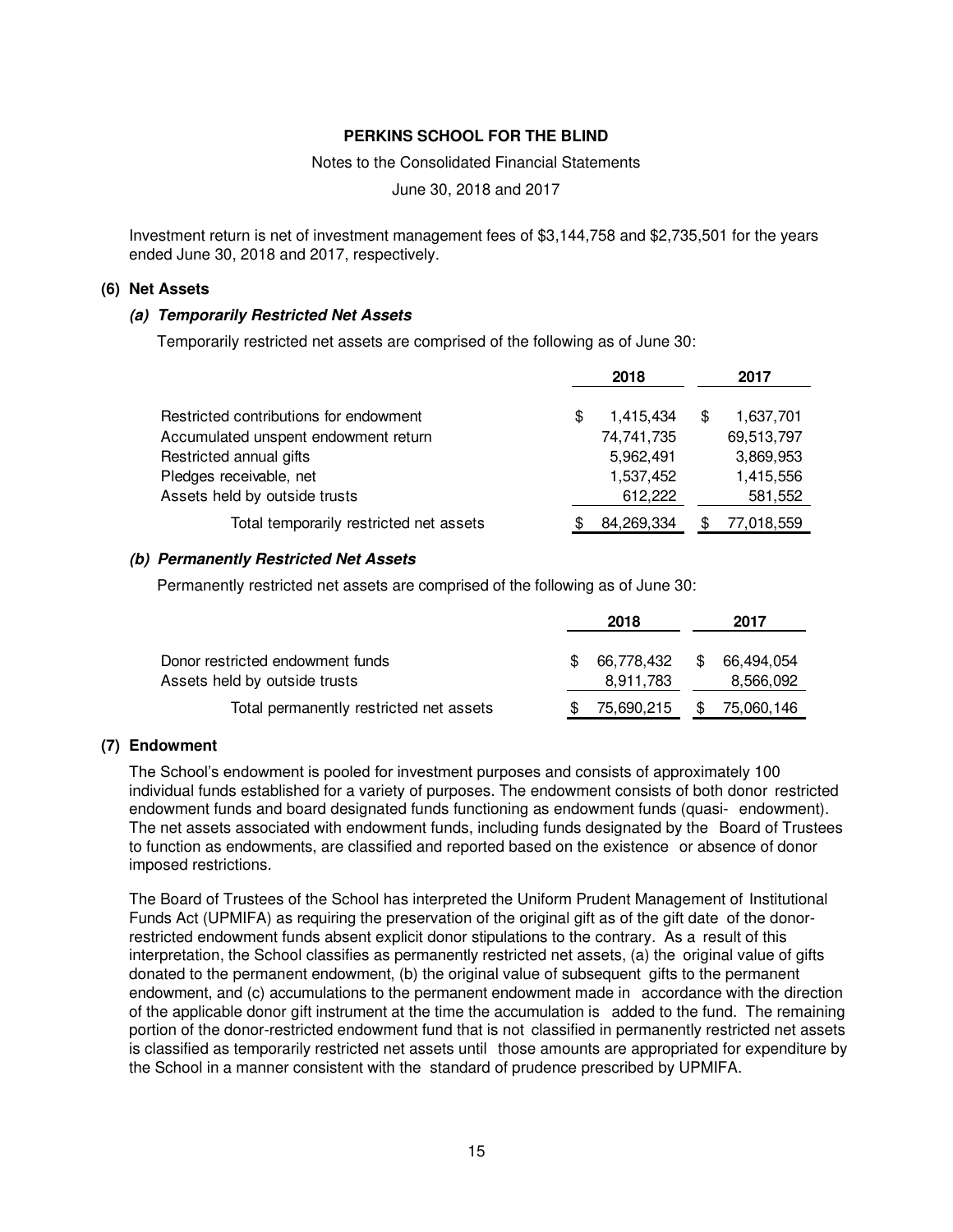Notes to the Consolidated Financial Statements

June 30, 2018 and 2017

In accordance with UPMIFA, the School considers the following factors in making a determination to appropriate or accumulate endowment funds:

- The duration and preservation of the fund.
- The purposes of the School and the donor restricted endowment fund.
- General economic conditions.
- The possible effect of inflation and deflation.
- The expected total return from income and the appreciation of investments.
- Other resources of the School.
- The investment policies of the School.

Net assets associated with endowment funds are classified and reported based on the existence or absence of donor imposed restrictions. Donor-restricted amounts reported below include term endowments and appreciation, net of underwater funds, which are reported as unrestricted net assets.

The School's endowment is comprised of the following as of June 30, 2018:

|                                              | <b>Unrestricted</b> | Temporarily<br><b>Restricted</b>               | Permanently<br><b>Restricted</b> | Total          |
|----------------------------------------------|---------------------|------------------------------------------------|----------------------------------|----------------|
| Donor restricted<br>Quasi (Board-designated) | \$<br>151,498,528   | 76.157.169<br>- \$<br>$\overline{\phantom{a}}$ | \$ 66,778,432 \$ 142,935,601     | 151,498,528    |
| Total                                        | \$151,498,528       | 76, 157, 169                                   | 66,778,432                       | \$ 294,434,129 |

The School's endowment is comprised of the following as of June 30, 2017:

|                                              | Unrestricted        | Temporarily<br><b>Restricted</b> | <b>Permanently</b><br>Restricted | Total                          |
|----------------------------------------------|---------------------|----------------------------------|----------------------------------|--------------------------------|
| Donor restricted<br>Quasi (Board-designated) | \$<br>144, 147, 861 | - \$ 71,151,498                  | 66,494,054<br>- \$               | \$137.645.552<br>144, 147, 861 |
| Total                                        | 144,147,861         | \$<br>71,151,498                 | 66,494,054                       | \$281,793,413                  |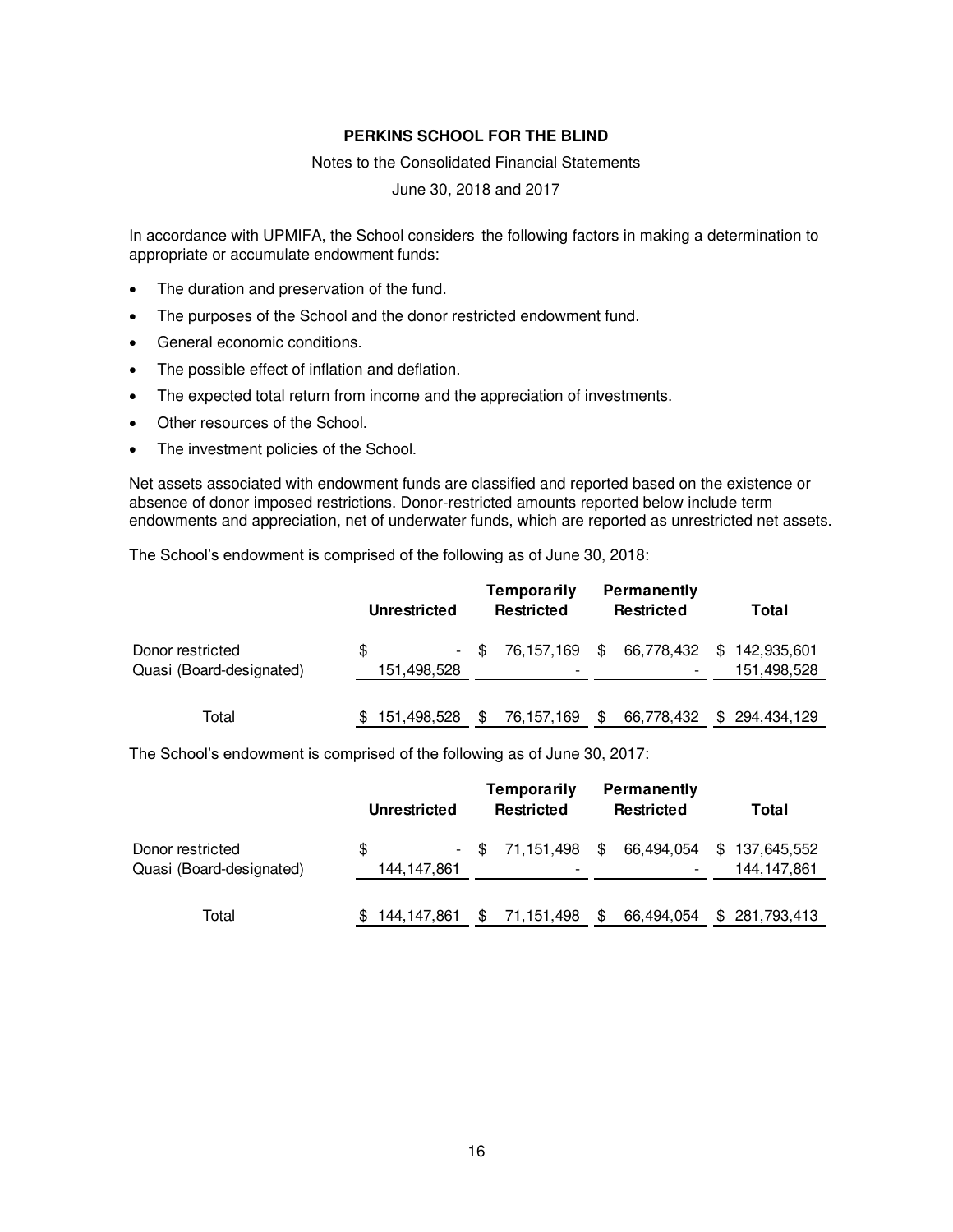Notes to the Consolidated Financial Statements

June 30, 2018 and 2017

Changes in the School's endowment are as follows for the year ended June 30, 2018:

| 281,793,413  |
|--------------|
| 27,218,478   |
| 3,478,493    |
| 34,953       |
| (244, 572)   |
| (17,846,636) |
| 294.434.129  |
|              |

Changes in the School's endowment are as follows for the year ended June 30, 2017:

|                            | <b>Unrestricted</b> | Temporarily<br><b>Restricted</b> | Permanently<br><b>Restricted</b> |     | Total          |
|----------------------------|---------------------|----------------------------------|----------------------------------|-----|----------------|
| Endowment at June 30, 2016 | 129,842,469<br>\$   | \$<br>60,920,474                 | \$<br>66, 164, 756               | \$. | 256,927,699    |
| Net investment return      | 18,605,751          | 17,397,600                       | 233,299                          |     | 36,236,650     |
| Contributions              | 2,692,181           | 228                              | 66,076                           |     | 2,758,485      |
| Outside trust distribution |                     |                                  | 29,923                           |     | 29,923         |
| <b>Transfers</b>           | 10,713              | (10, 713)                        |                                  |     |                |
| Released from restriction  | 120,336             | (285, 951)                       |                                  |     | (165, 615)     |
| Utilized in operations     | (7,123,589)         | (6,870,140)                      |                                  |     | (13, 993, 729) |
|                            |                     |                                  |                                  |     |                |
| Endowment at June 30, 2017 | 144.147.861<br>S    | \$<br>71,151,498                 | \$<br>66.494.054                 | \$  | 281,793,413    |

## **Endowment Funds with Deficits**

From time to time, the fair value of assets associated with individual donor-restricted endowment funds may fall below the value of the initial and subsequent donor gift amounts. When these donor endowments deficits exist, they are classified as a reduction of unrestricted net assets. As of June 30, 2018 and 2017, there are no funds with deficits.

#### **Return Objectives and Risk Parameters**

The School's endowment investment and spending activities attempt to provide a predictable stream of funding to programs supported by its endowment while seeking to maintain the purchasing power of endowment assets. Under this policy, the return objective for the endowment assets, measured over a full market cycle, shall be to maximize the return against a blended index, based on the endowment's target allocation applied to the appropriate individual benchmarks. The School expects its endowment funds over time, to provide an average rate of return of approximately 6% annually. Actual returns in any given year may vary from this amount.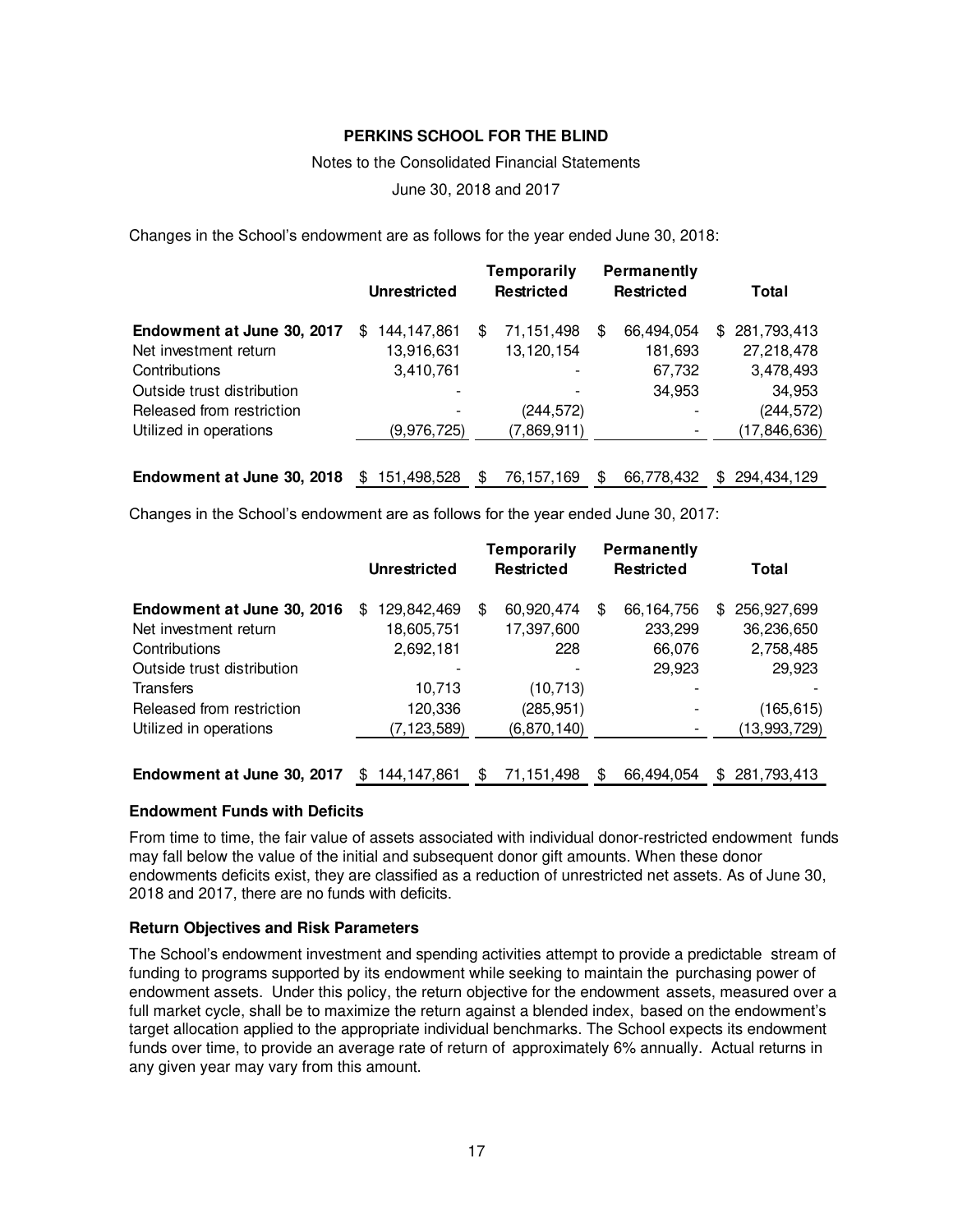Notes to the Consolidated Financial Statements

June 30, 2018 and 2017

#### **Strategies Employed for Achieving Investment Objectives**

To achieve its long-term rate of return objectives, the School relies on a total return strategy in which investment returns are achieved through both capital appreciation (realized and unrealized gains) and current yield (interest and dividends). The School targets a diversified asset allocation that places greater emphasis on equity-based investments to achieve its long-term objectives within prudent risk constraints.

#### **Endowment Spending**

The School invests its endowment funds and allocates the related return for expenditure. The utilization of the endowment is determined by guidelines established by the Board of Trustees of the School. The endowment value is based on the average fair market value of the endowment over the prior 12 quarters, as of the prior December 31. The established guideline for spending is up to 5% for operating and capital expenses and an additional 1% for debt service. At their discretion, the Board may approve a higher rate. The endowment spending rate was 6.21% and 5.40% for the years ended June 30, 2018 and 2017, respectively.

#### **(8) Fixed Assets**

Fixed assets are comprised of the following as of June 30, 2018 and 2017:

|                                | 2018 |                 |    | 2017          |  |  |
|--------------------------------|------|-----------------|----|---------------|--|--|
| <b>Buildings</b>               | \$   | 59,632,186      | \$ | 59,632,186    |  |  |
| <b>Building improvements</b>   |      | 95,574,771      |    | 94,801,149    |  |  |
| Furniture and equipment        |      | 19,951,000      |    | 19,666,090    |  |  |
| Construction in progress       |      | 1,029,479       |    | 266,325       |  |  |
| Machinery                      |      | 4,373,045       |    | 4,373,045     |  |  |
| Automobiles                    |      | 1,445,821       |    | 1,445,821     |  |  |
|                                |      | 182,006,302     |    | 180, 184, 616 |  |  |
| Less: Accumulated depreciation |      | (118, 376, 886) |    | (113,338,226) |  |  |
|                                | \$   | 63,629,416      | \$ | 66,846,390    |  |  |

Depreciation expense for the years ended June 30, 2018 and 2017 was \$5,038,660 and \$5,045,398, respectively.

#### **(9) Retirement Plan**

The Retirement Plan (the "Plan") is a defined contribution plan that qualifies under code Sections 401(a), 501(a), and 404(c) of the Internal Revenue Code. The Plan has discretionary basic contributions and supplemental discretionary contributions.

Employees with a year of continuous service who work 500 or more hours qualify for the discretionary basic contributions of the Plan. Contributions are determined annually by the Board of Trustees based on a percentage of eligible gross salary. The School contributed 3.5% of eligible employees' salaries to the Plan in 2018 and 2017. Total retirement plan expense for the years ended June 30, 2018 and 2017 was \$813,604 and \$1,047,038, respectively, for the discretionary basic portion of the Plan.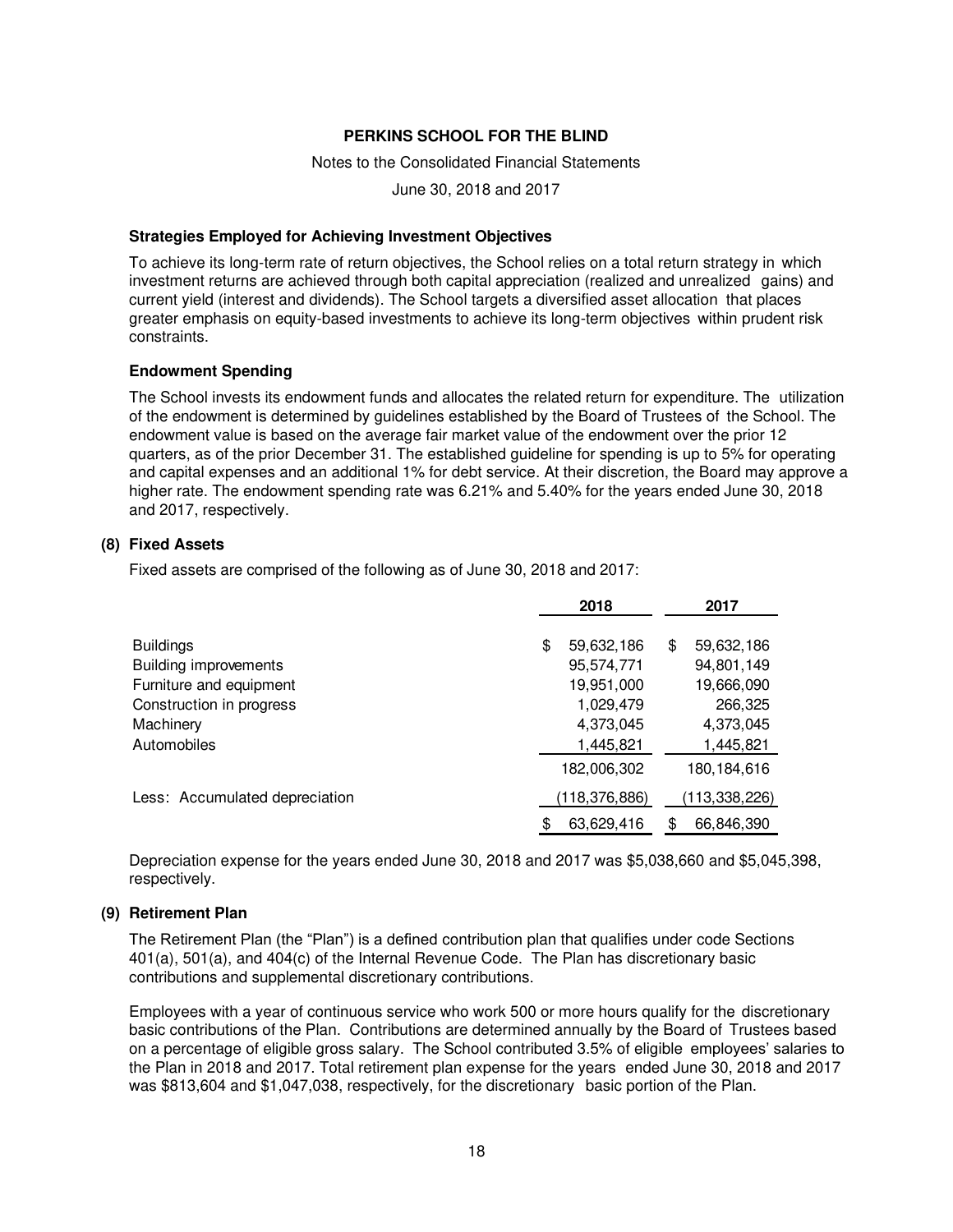Notes to the Consolidated Financial Statements

June 30, 2018 and 2017

The supplemental discretionary contributions of the Plan are made by the School based on employees' years of service. Total retirement plan expense under this portion of the Plan for the years ended June 30, 2018 and 2017 was \$1,158,738 and \$1,327,598, respectively.

#### **(10) Bonds Payable**

The Massachusetts Development Finance Agency issued \$30,000,000 in Revenue Bonds, Perkins School for the Blind Issue, Series 2010 in February, 2010. The Bond owner is TD Bank. The proceeds of the Bond were for the Lower School Project and a Central Cooling Plant. The agreement had a 15 year term, 25 year amortization, maturing in 2035, with a fixed interest rate of 4.5%. In September 10, 2012, the Bond was amended with a fix rate of 2.774% until February 2025, at which time the bond is subject to a mandatory tender. All other terms of the original issuance remain unchanged. The School has covenants of banking relationships, liquidity ratios and reporting requirements during each year. The bank requires the School to maintain a liquidity ratio. The outstanding balance of the bond is \$26,200,680 and \$26,827,972 as of June 30, 2018 and 2017, respectively.

The Massachusetts Development Finance Agency issued \$4,100,000 in Revenue Bonds, Perkins School for the Blind Issue, Series 2016 in September 2016. The bondholder is TD Bank. The agreement has a 10 year term, 15 year amortization, with a fixed interest rate of 1.98%. The proceeds of the bond have been used for renovations to the Hilton and Howe buildings and for other capital needs. The outstanding balance of the bond is \$ 3,680,930 and \$ 3,921,064 as of June 30, 2018 and 2017, respectively.

The School has met all of its covenants as of June 30, 2018 and 2017.

Principal payments are due as follows as of June 30, 2018:

#### **Year Ended June 30,**

| .                        |               |
|--------------------------|---------------|
| 2019                     | \$<br>901,518 |
| 2020                     | 933,716       |
| 2021                     | 973,996       |
| 2022                     | 1,012,661     |
| 2023                     | 1,052,991     |
| Thereafter               | 25,006,728    |
| Total principal payments | 29,881,610    |

Interest expense was \$821,266 and \$827,466 for the years ended June 30, 2018 and 2017, respectively.

#### **(11) Commitments and Contingencies**

The School is engaged in legal cases that have arisen in the normal course of its operations. The School believes that the outcomes of these cases will not have a material adverse effect on the financial position of the School.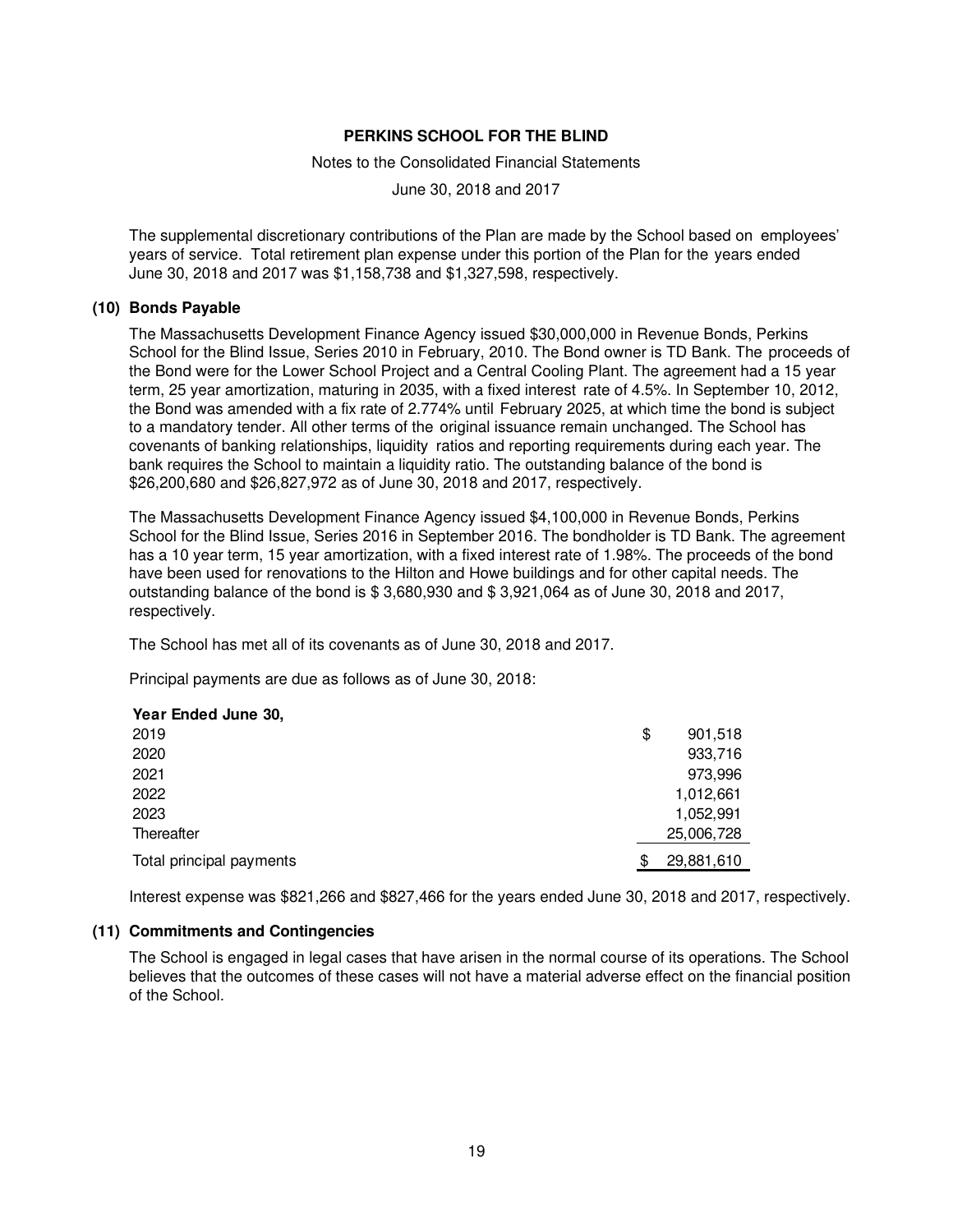Notes to the Consolidated Financial Statements

June 30, 2018 and 2017

#### **(12) John Milton Society**

John Milton Society is a Section 501(c)(3) organization. Its mission is to support one of the Perkins International Programs. John Milton Society's financial information is as follows as of June 30:

|                          | 2018 |           | 2017 |          |
|--------------------------|------|-----------|------|----------|
| <b>Investments</b>       | \$   | 728,435   | \$   | 702,758  |
| Total net assets         |      | 728,435   |      | 702,758  |
| Contributions and grants | \$   | 232       | \$   | 223      |
| Investment income        |      | 27,153    |      | 13,107   |
| Unrealized gains         |      | 39,258    |      | 77,968   |
| Expenses                 |      | (40, 966) |      | (35,395) |
| Revenue less expenses    | \$   | 25,677    | S    | 55,903   |

#### **(13) Kilimanjaro Blind Trust, Inc.**

The Kilimanjaro Blind Trust, Inc. (KBT) is a Section 501(c)(3) organization. Its mission is to raise funds to support Perkins School for the Blind.

Kilimanjaro Blind Trust, Inc.'s financial information is as follows as of June 30:

|                                   | 2018             | 2017             |
|-----------------------------------|------------------|------------------|
| Pledges receivable                | \$               | \$<br>34,066     |
| Prepaid expenses and other assets |                  | 99,771           |
| <b>Investments</b>                |                  | 238,477          |
| Total net assets                  |                  | 372,314          |
| Contributions and grants          | \$<br>4,914      | \$<br>8,700      |
| Investment income                 | 11,187           | 7,234            |
| Unrealized gains                  |                  | 43,046           |
| Expenses                          | (388, 415)       | (185, 157)       |
| Revenue less expenses             | \$<br>(372, 314) | \$<br>(126, 177) |

As of June 30, 2018, the School has distributed all of KBT's net assets and is in the process of dissolving KBT.

#### **(14) Related Parties**

Members of the School's Board of Trustees and senior management may, from time to time, be associated, either directly or indirectly, with companies doing business with the School. The School as a written conflict of interest policy that requires, among other things, that no member of the Board of Trustees may participate in any decision in which he or she has a material financial interest. Each Trustee is required to certify compliance with the conflict of interest policy on an annual basis as well as disclose any potential related party transactions to the audit committee.